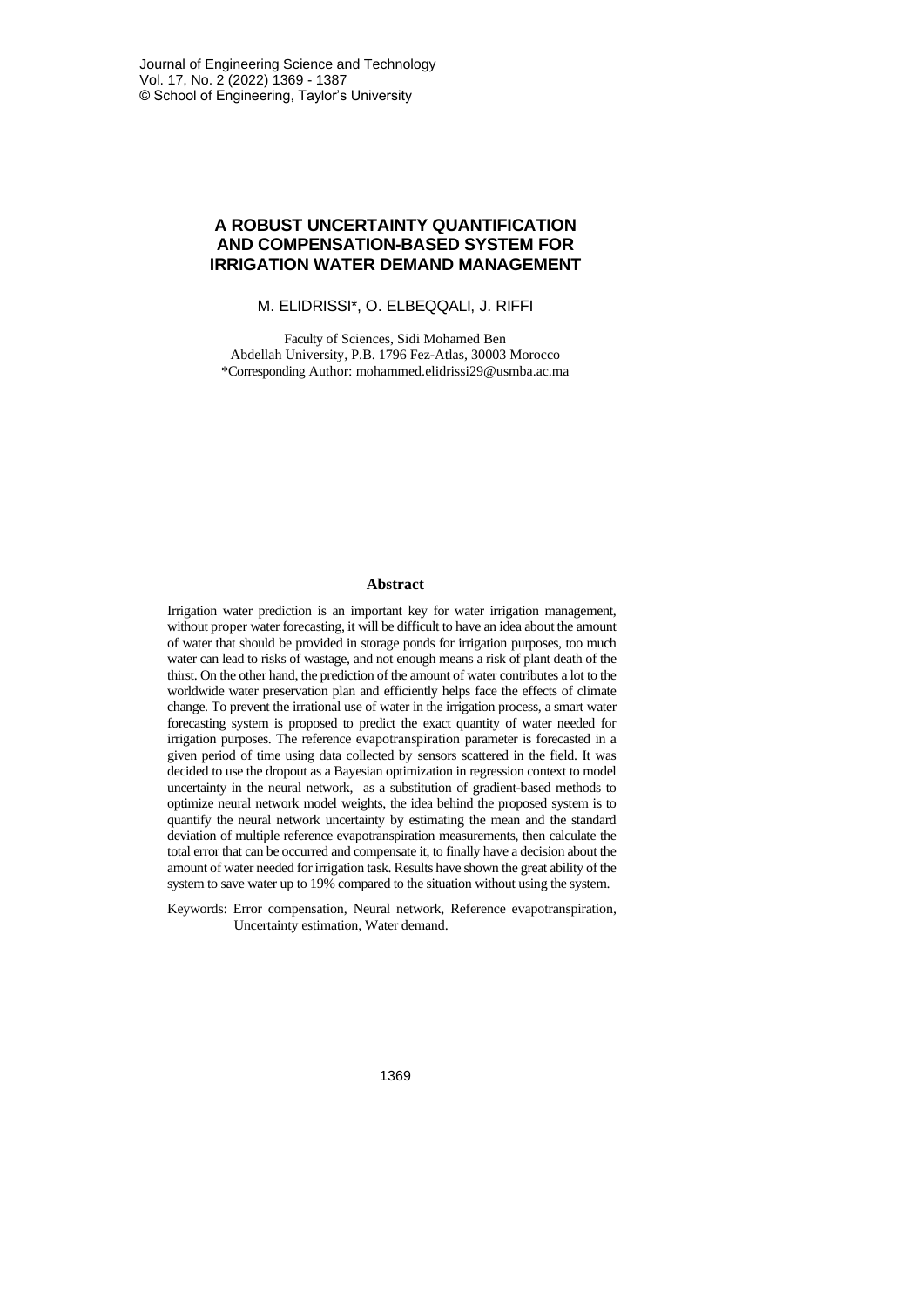## **1. Introduction**

Artificial neural networks are composed of layers and neurons, each neuron is connected to all the neurons of the adjacent layers, each neuron calculates the sum of its inputs using nonlinear functions, and its activation depends on whether the calculated sum exceeds the threshold defined by the activation function, the resulted signal (called weight) contributes to the activation of the next neurons. Weights are adjusted during the training process, the more the weights are adjusted, the better the network accuracy is. In the neural network context, the role of the optimization function used in the training process is to minimize the prediction error by looking for the global minimum of the loss function. We face multiple issues when we choose the optimization functions' parameters, such as the right value of learning rate (LR), a very small value of LR means a big time for the model to converge, and too big value leads to probable non-convergence of the model, moreover, the probability of being stacked in the local optimum instead of the global optimum remains a possibility.

Chen et al. [1] mentioned that the neural network optimization process is influenced by three critical topics: uncertainty quantification resulting from noisy data, or internal model settings or structure, training data availability, and the use of gradient-free based optimization algorithms such as Nelder Mead Simplex (Nonlinear Simplex) [2], Divided Rectangles Method [3], and Particle Swarm Optimization [4]. The challenge described in [1] is to propose a method for the optimization process without having recourse to derivative calculation, the complexity of derivative calculation as mentioned in [5] can be found in some artificial intelligence problems where the constraint function is an output of a black box that doesn't provide derivative information, this alternative method considers the weight's values as a probability distribution instead of fixed values, and uses Bayesian approach to analyse uncertainty over the distribution of the weights, without need to use derivative methods. The quantification of neural network uncertainty was introduced in several real-world machine learning applications, Zhang et al. [6] developed a framework for uncertainty prediction in complex fusion network, this strategy is applied to determine the uncertainty in autonomous vehicles trajectory, google brain team [7] proposed a module for neural network uncertainty (Bayesian layer) to capture uncertainty over the distribution of the weights in Bayesian neural network, pre-activation units in dropout regularization function, activation, or the function itself such as Gaussian Process GP.

The objective of this work is to exploit the probabilistic interpretation of dropout function to build a smart system for agricultural water demand forecasting, the proposed system quantifies uncertainty in neural network weights and estimates means and covariance of multiple measurements, it then calculates the total value of errors and compensates them, and finally provides a high precision about the exact quantity of water need to be provided for crops irrigation, this decision is notified to the farmer's control system, we next provide two choices to control the pump used to fill the tank, automatic or manual, depending on the farmer's desire.

## **2. The Challenge of Model Optimization in Neural Networks (NN)**

The objective of a NN is to improve the accuracy of detection of the model in a given training set, by minimizing the cost function, the complexity to find an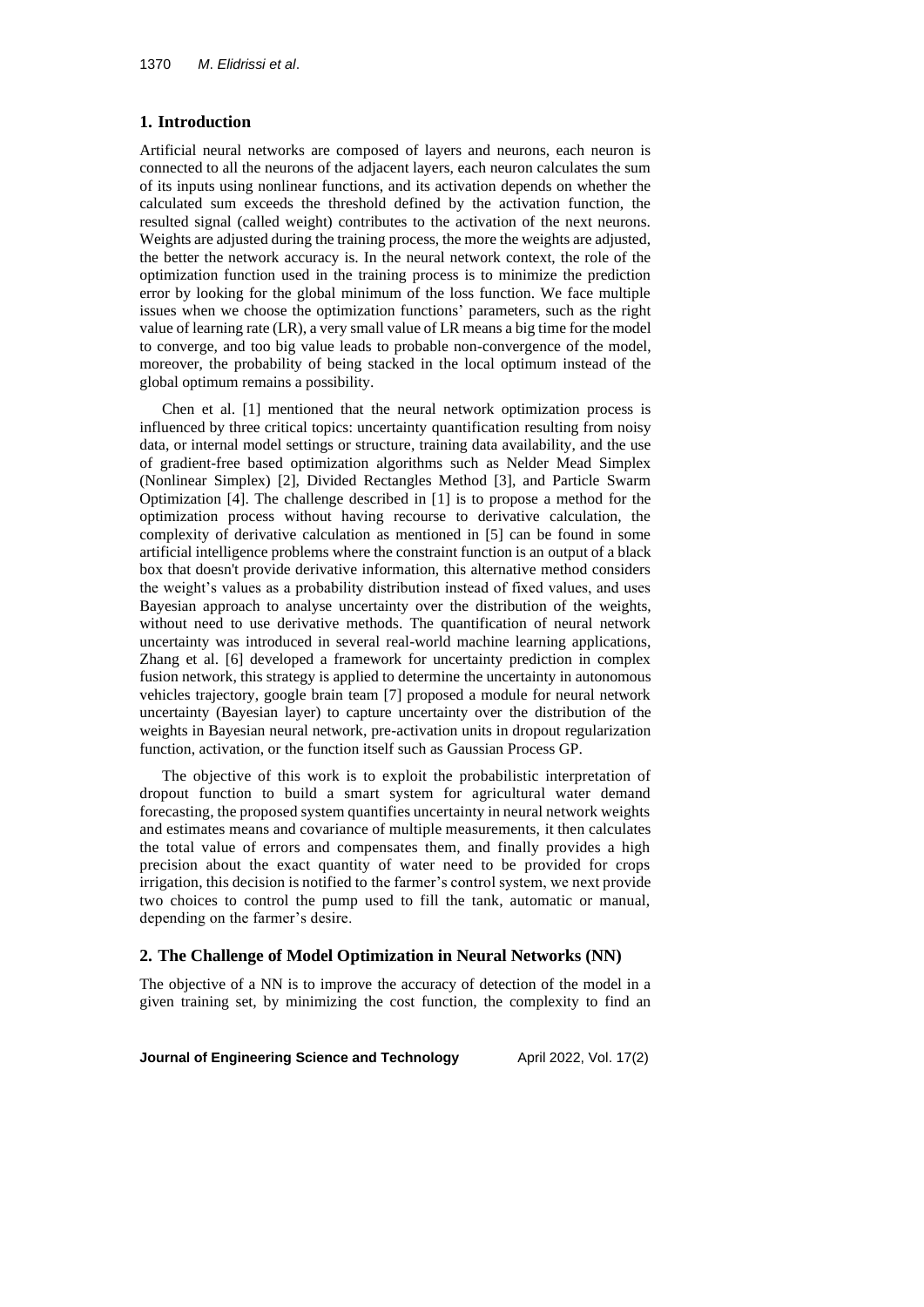optimized NN model is imposed by many factors [8] such as the fact that the problem the training process is dealing with is a non-convex function (has multiple local and global optimums), another important point is the big number of nodes a well as the high combination of weights the model supposed to have, without forgetting the hyperparameters, i.e., learning rate, regularization, CNN adds some other hyperparameters like number and shape of filters, number of dropout and max-pooling functions in each convolution layer, and number of nodes and layers in fully connected part. These hyperparameters are not directly learned from the training data set; while weights are constructed from the training process. But the calculation of the perfect set of values is still difficult, let ussay impossible. Instead, the model adopts an optimization function, and the weights are adjusted using backpropagation.

The numerical optimization principles were applied for the first time to test the performance of genetic algorithms by De Jong [9] and have spread in many other areas [10], starting from job scheduling [11], aviation [12], vehicle routing [13], decision making [14]. The performance of an optimization function is tested using the well-known Rosenbrock test function, which is defined as [15]:

$$
f(x) = 100(x_1^2 - x_2)^2 + (x_1 - 1)^2, with, -2.048 \le x_i \le 2.048, i = 1, 2
$$
 (1)

For two-dimension function and extension to *n* variables function:

$$
f(x) = \sum_{i=1}^{n-1} [100(x_i^2 - x_{i+1})^2 + (x_i - 1)^2] \text{ with } -30 \le x_i \le 30, i = 1,2...n
$$
\n(2)

The choice of the loss function is still challenging since its main role is to boil down all the properties of the problem into one scalar, which allows improving the performance of the model by improving it.

#### **3. Loss Function in Error Estimation**

In order to estimate the error of weights in a NN model, many techniques are available in the literature, one of them is the Maximum Likelihood Estimation (MLE) which is a probabilistic framework used in statistics to estimate the parameters of a probability distribution of an observed sample of the dataset, by maximizing the likelihood function. The main objective of MLE in density estimation is to find out a set of parameters  $\theta$  that maximizes the conditional probability  $argmax(L(\theta/x_1, x_2, ..., x_n))$  for each observed sample of the space  $S = \{x_1, x_2, x_3, \ldots, x_n\}$ . Regarding the chain rule for Bayesian networks, and assuming that data samples of the space *S* are disjoint given the model, the likelihood can be written as described in [16],  $L(\theta/X_i) = \prod P(x_i/\theta)$ ,  $x_i \in X$  where  $x_i$  denotes data samples of the space *S*, and *Pa*(*Xi*) denotes the parents of *Xi* in Bayesian network. The product of multiple small probabilities can be practically converted to a summation of the *log*<sup>2</sup> of the conditional probability [17], it is called log-likelihood and is denoted as  $\log L(\theta/X_i) = \sum \log_2 P(x_i/\theta)$ .

Another technique of error estimation is cross-entropy (CE), called also *Kullback*-*Leibler distance* [18], it is defined as the difference between two discreet probabilities, its definition is given by Eq. (3). For the continuous distributions, the sum becomes integral:

$$
CE(H, G) = \sum_{i=1}^{n-1} H(x_i) \log_2 G(x_i)
$$
 (3)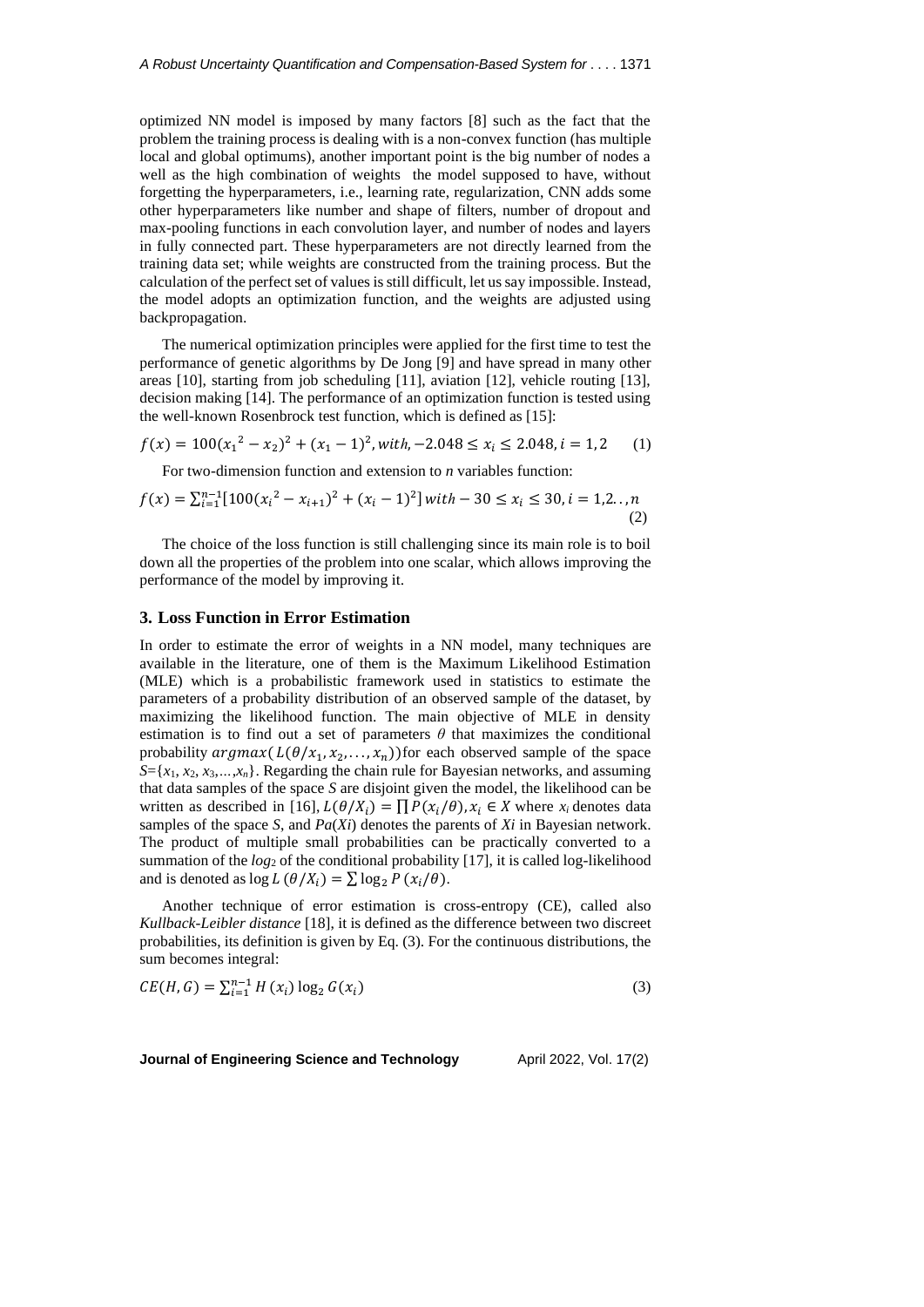## **4.The Sources of Uncertainty and Quantification**

When we build our NN predictive models, many questions begin penetrating our mind, are these models certain? Can we trust them? The answer for these questions is absolutely no, because there is no model 100% trustable, and this is justified by the fact that a margin of uncertainty always exists, it can be related to the choice of the internal model parameters, the noise in datasets, or even provided data are not enough for better pattern extraction. Uncertainty in predictive models in general, and Bayesian modelling particularly, has multiple sources as we mentioned in the introduction, Epistemic and Aleatoric uncertainties are the majors. Here, we remember these two concepts as proposed in [19, 20].

## **4.1. Epistemic uncertainty**

Also called uncertainty in the model, it refers to the uncertainty in the model parameters, we do not have sufficient understanding of our model outputs based on our provided data, so quantifying weights uncertainty in classification Bayesian NN comes to replace the deterministic network's weights, by introducing distribution over these parameters. To capture this type of uncertainty in a given NN model, the distribution *P*(*W|X*, *Y*) must be approximated, given that *W* is a prior distribution that can be put on weights' parameters (Gaussian distribution as an example *N* (0, *I*)), and a dataset *Xi*={ *x*1, *x*2, *x*3,*…*,*xn*}, *Yi*={ *y*1, *y*2, *y*3,*…*,*yn*}. Y. Kwon et al. [21] explain the estimation of uncertainty in NN much easier, the algebraic expression obtained from the law of the total variance is:

$$
Var_{q}(p(y^{*}/x^{*})) = E[yy^{T}] - E_{q}[y]E_{q}[y]^{T} = \int_{\Omega}[diag(E_{p(y^{*}/x^{*},\omega)}[y^{*}]) - E_{p(y^{*}/x^{*},\omega)}[y^{*}]E_{p(y^{*}/x^{*},\omega)}[y^{*}]^{T}]q_{\theta}(\omega)d\omega + \int_{\Omega} [E_{p(y^{*}/x^{*},\omega)}[y^{*}] - E_{q\theta(y^{*}/x^{*})}(y^{*})] + \int_{\Omega} [E_{p(y^{*}/x^{*},\omega)}[y^{*}] - E_{q\theta(y^{*}/x^{*})}(y^{*})]^{T}q_{\theta}(\omega)d\omega
$$
\n(4)

The variance refers to the difference between a given output *y* and the expected value  $y^*$  of a given input  $x^*$ . The epistemic uncertainty is mathematically expressed by the second term of Eq. (4).

# **4.2.Aleatoric uncertainty**

Also called uncertainty in observations, it captures *'*residual' noise in data introduced by physical sensors, or motion noise in the case of vision systems. This kind of uncertainty is divided into two types: Heteroscedastic Aleatoric uncertainty, which assumes that for each observation (*x*, *y*), the noise is different. On the other hand, Homoscedastic Aleatoric uncertainty which supposes that noise is the same for every data point (*x*, *y*). This type of uncertainty is expressed by the first term of Eq. (4), most of the terms of this equation are matrixes, the first element is the diagonal matrix of the expected output *y\**, the second element is the product of the expected output *y\** and its transpose based on the predictive posterior probability  $p(y^*/x^*, \omega)$ , these two elements are multiplied with the variational posterior distribution and integrated over *ω*, which is the elements of the weights space *Ω*. Practically, the posterior distribution is intractable, it is approximated using Laplace approximation [22]. The entire proof of Eq. (4) including detailed derivation, implementation, and additional visualization results are presented in *Appendix A* of [21].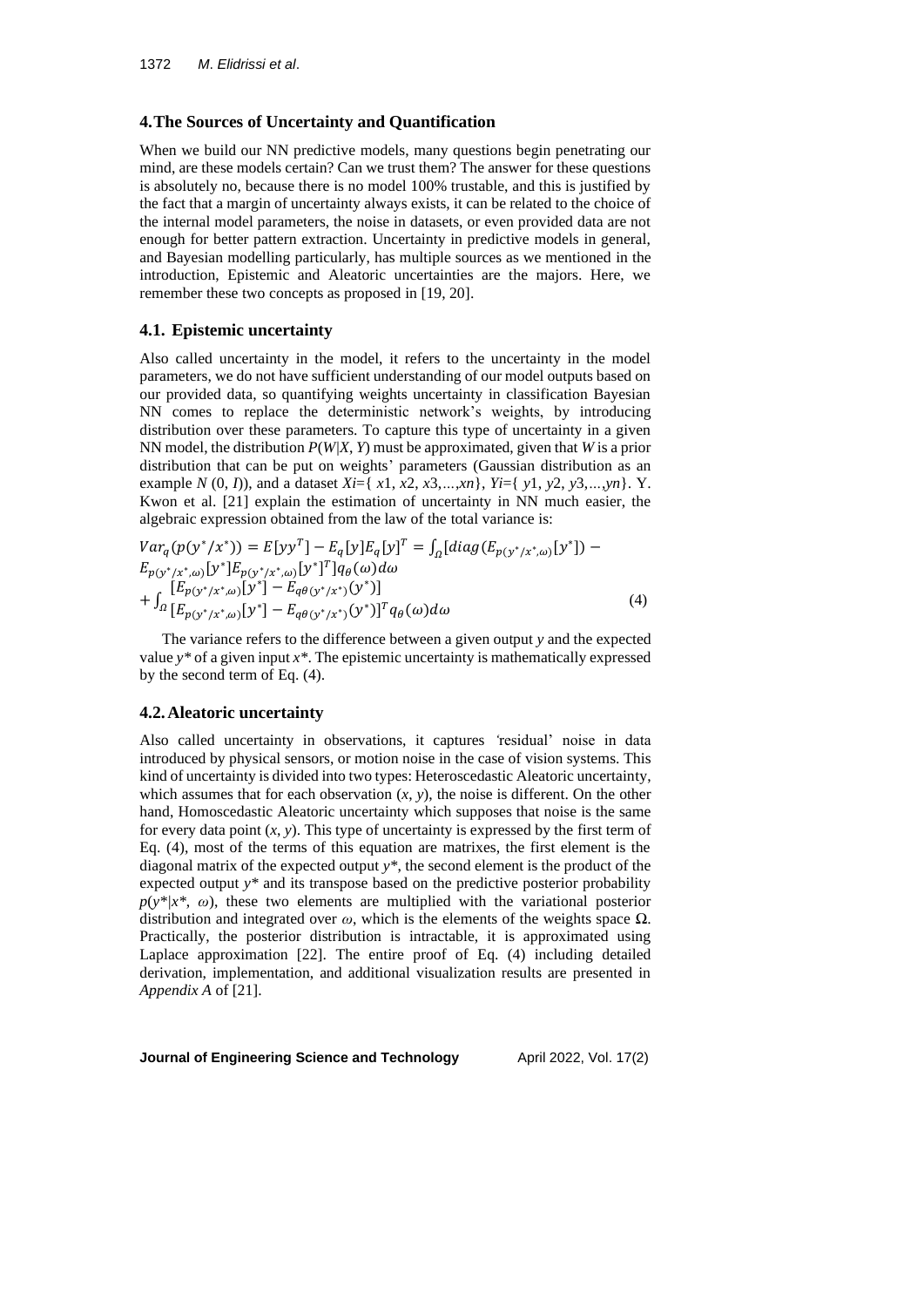## **5. Parameter Optimization Using Bayesian Theorem**

Recent researches have been interested in uncertainty in NN models, particularly probability distribution over the weights, this is the principle of Bayesian estimation. Bayes by Backprop is a variational inference algorithm that was proposed in [23-25] to ameliorate generalization in non-linear regression problems, by learning posterior distribution on NN weights *w*. The principle of Bayesian inference supposes that all the weights of an NN model have a probability distribution instead of having a single fixed value, the assumption of having the exact probability distribution is difficult as the model contains a big number of weights. For this reason, an approximate distribution  $q_0$  ( $w|D$ ) is defined and is measured using relative entropy (also called Kullback-Leibler (K-L) divergence) [26], the same principle is used by Blundell et al. [25] to take a variational approximation to exact Bayesian updates, and thus they achieved performances similar to dropout algorithm. Kendall and Gal [20] proposed a method for estimating aleatoric uncertainty alone, epistemic uncertainty alone, or combining them both in one single model. Kwon et al. [21] presented the limitations of the model proposed by Kendall et Gall and proposed an improved version based on SoftMax normalization. Shridhar et al. [23] proposed another method to estimate uncertainty using SoftPlus normalization with variational inference.

### **6.Comparison with Other Methods**

Numerous methods are proposed to estimate the water demand, some of them provide daily, monthly or yearly forecasting, and others are useful for real-time prediction demands. In general, two families of approaches are proposed, computational neural network-based methods [27, 28] and statistical-based methods [29]. Srivastava et al. [30] used an approach based on the Fuzzy-Ranking Algorithm to identify the significant variable for monthly rainfall forecast, another proactive theoretical framework is proposed by Delgoda et al. [31] as a requirement to implement model predictive control to adjust irrigation amount, this framework takes into account the biomass parameter without giving more importance to some specific environmental variables such as temperature, solar radiation, wind speed, and weather pressure.

Mishra et al. [32] used short-term weather forecasting and data from the field to calibrate the Soil Water Plant Atmosphere (SWAP) model and provide an efficient irrigation scheduling method, this study has the same issue as [31] since it uses only rainfall forecasts and ignore the other detailed environmental variables like humidity, air temperature, wind speed and pressure, the model proposed in that study is also extremely sensitive to the soil profile. Azhar et al. [33] proposed a method to deal with zeros in data series to model the short-term irrigation scheduling, this work reported that uncertainty in precipitation arises with lead time, additionally, this model does not take into account the reference evapotranspiration and rainfall which makes it less accurate and less precise. Bai et al. [34] proposed an approach to predict urban daily water demand based on multi-scale relevance vector regression optimized with particle swarm optimization algorithm, this approach focused on forecasting  $ET_0$ using only three environmental variables notably solar radiation, air temperature, and wind speed, but practically  $ET_0$  variation is sensitive to much more parameters, some of them are related to cultural characteristics while others are associated to weather such as air pressure, humidity, and soil moisture. Moreover, Perera et al. [35] have evaluated reference daily evapotranspiration  $ET_0$  using numerical weather prediction, their proposed quantification ignores to evaluate the uncertainty that can be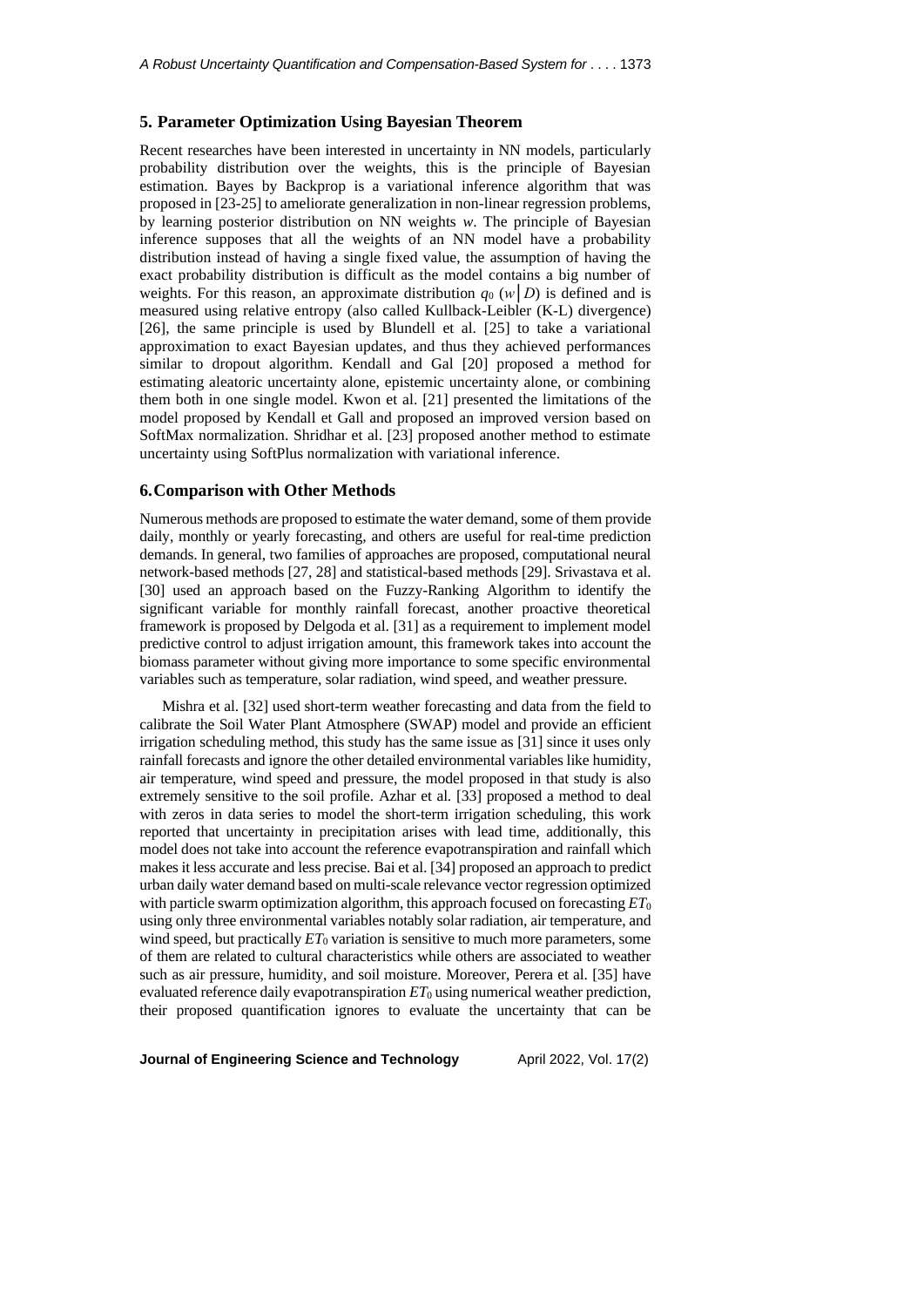introduced either by data impurity, error generated by data collection systems or uncertainty in the prediction model.

The potential of our proposed method compared with all these works is the ability to predict the amount of water needed for irrigation by forecasting the reference evapotranspiration *ET*<sup>0</sup> taking into consideration various hydrological and environmental variables such as humidity, wind speed, air pressure, cultural coefficient, as well as quantifying the uncertainties that can be generated and compensate them. The best accuracy obtained value is 96.31%, and the worst precision of prediction is 85.01%.

## **7. Evapotranspiration Estimation**

In this research paper, we propose a smart irrigation model able to forecast the amount of water that should be provided in the tank for irrigation purposes. Predicting the exact quantity of water is achieved by quantifying and compensating the error caused by uncertainty, both in the prediction model and during measurements with hardware sensors. The proposed architecture of the system supposes that a meteorological station is installed in the field to collect data about temperature, humidity, wind speed, atmospheric pressure, vapour pressure, and combined with solar radiation collected by meteorological satellite in a given high. All these parameters are then used to calculate the reference evapotranspiration  $ET_0$  according to the Penman and Monteith equation [36] and Food and Agriculture Organization (FAO) research [37] (a detailed presentation of how we do that is available in *Appendix A*). After that, the real crops evapotranspiration *ETc* is calculated based on the reference evapotranspiration, the cultural coefficient *Kc* and the soil characteristic *Ks* as follows:

$$
ET_c = K_c * K_s * ET_0 \tag{5}
$$

The cultural coefficient curve illustrated in Fig. 1 is presented for the first time by Doorenbos and Pruitt [38], it is divided into three zones, initial at the beginning of the plant lifetime, mid-season in the middle of the plant lifetime, and end season at the end of the plant lifetime, the plants have a specific coefficient *Kc* in each lifetime zone, the minimal values (in the beginning and at the end of the lifetime) are observed in the summer where the humidity is low, and its maximal value (the mid-season zone) is observed in the spring and autumn seasons because the humidity ratio is high.



**Fig. 1. The cultural coefficient curve presented by Doorenbos, and Pruitt [38].**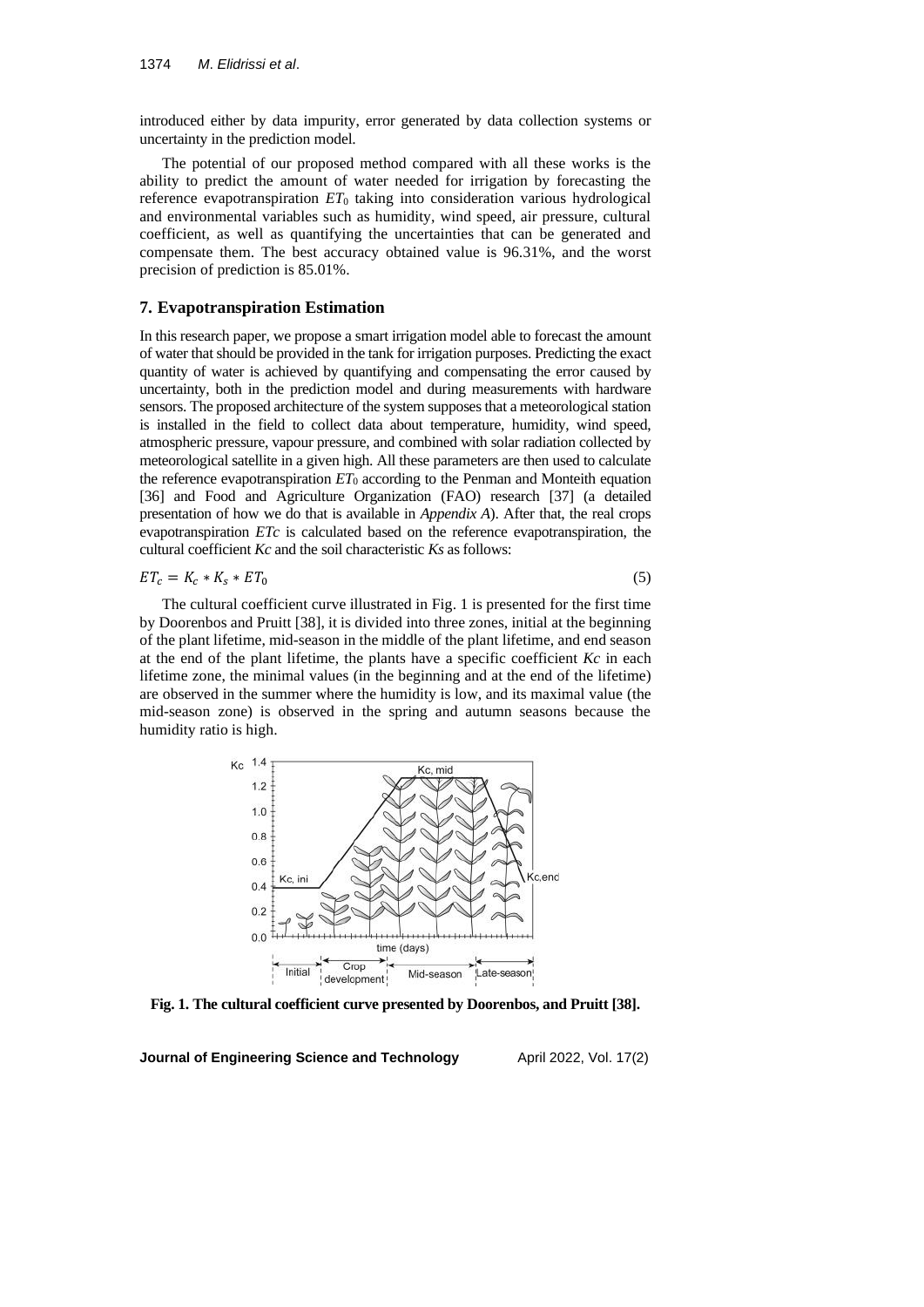The exact need of water (*NOW*) in a given period is equal to the expected precipitation *EP* subtracted from the predicted actual Evapotranspiration *ETc*. *EP* can be obtained either from precipitation forecasting satellite systems if they exist, or from the extrapolation of precipitation curve using historical data, so:

$$
NOW = ET_c - EP \tag{6}
$$

The architecture of the proposed framework of irrigation water management is given in Fig. 2, the process begins with collecting inputs from the meteorological station, and satellite data repository which is a database that contains spatial parameters required for  $ET_0$  calculation. Then, we present these parameters to the ML (Machine learning) model that predicts the value of the evapotranspiration *ETc* in  $1m<sup>2</sup>$  of the field, assuming that the rainfall distribution is uniform in the field, and the topography of the field does not affect water infiltration, the amount of water the crops will need in a given time is calculated as follows:

Let us represent one-meter square with a container of 1m high by 1m width by 1m long. After a rain fall, the high of collected water in the container is 5 mm, the total volume of water gathered in the container is:  $5E^{-3} * 1 * 1 = 5E^{-3}m^3$  or 5 litres, let's now suppose that the surface of the field that we want to irrigate is 43 hectares (*ha*), the total amount of water needed is  $5E^{-3} * 46ha = 215E^{3} \text{m}^{3}$ .

The farmer chooses between automated control and manual control for the tank filling system, if the automatic mode is chosen, the system activates a pump to fill the tank with the exact predicted quantity of water following the crops lifetime calendar. If for some raisons, the farmer selects the manual mode, he must activate the pump manually at each system notification.



**Fig. 2. Irrigation water forecasting system based on neural network combined with uncertainty quantification.**

The system components:

• *ETc* calculation: a network of sensors should be installed in the field for data collection, we gather information about daily minimal and maximal temperature, the average of daily vapour and atmosphere pressures, and the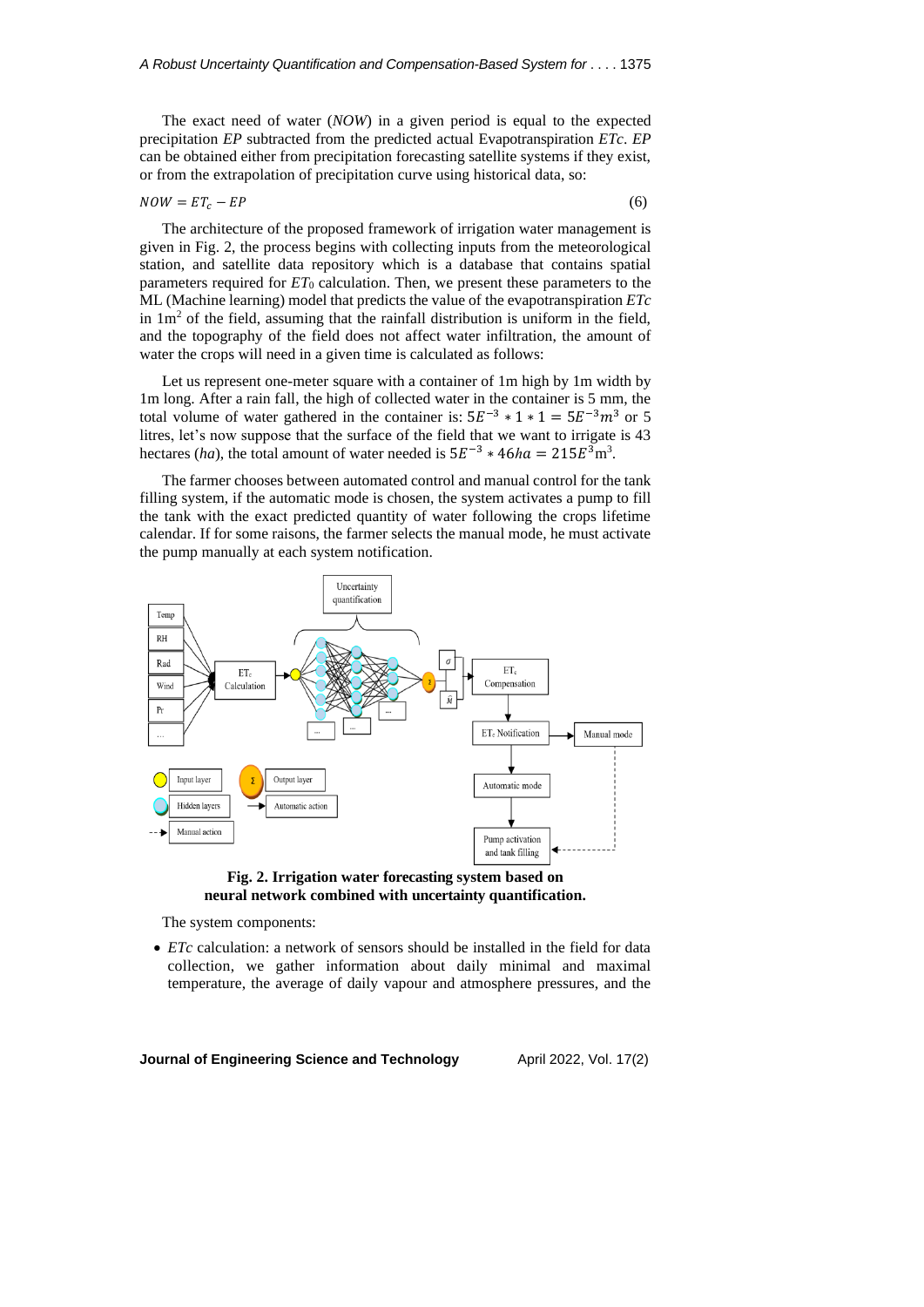average of daily wind speed, then we calculate the actual evapotranspiration using the equation described in *Appendix A*.

• Uncertainty quantification: we described above that our observed data are always subject to aleatoric and epistemic uncertainties. To measure the confidence in the calculated *ETc*, we approximate the standard deviation with reference to an estimated mean, assuming that the same *ETc* value is measured multiple times, the uncertainty is obtained from dropout neural network, it usually refers to dropout variational distribution [39], in other words, doing Bayesian approximation. The uncertainty quantification layer is like a measuring tool that helps to predict what will be the value of its input if we repeat the measure multiple times, and in the same conditions, it statistically estimates the error of repeatability, this error type is evaluated using statistical methods that involve the mean and the standard deviation of multiple times of measurements. Statistically speaking, the uncertainty of measurement is obtained using Eq. (7):

$$
u = \sigma_{n-1} \div \sqrt{n} \tag{7}
$$

with  $n$  is the number of times the measurements are repeated, we denote by $\bar{m}$ the empirical mean of measurements, and  $\bar{m} = (1 \div n) \sum_{i=1}^{n} m_i$ , so the statistical deviation is expressed by Eq. (8):

$$
\sigma_{n-1} = \sqrt{((1 \div (n-1))\sum_{i=1}^{n}(m_i - \bar{m}_i)^2)}
$$
\n(8)

• *ETc* compensation: while predicting *ETc*, we have taken into account both aleatoric and epistemic error types, the calculated *SD* indicates how far the predicted *ETc* is from the real value of *ETCR* which is near the mean value in most of the statistical situations, thus we compensate this error by adding or subtracting the estimated value of uncertainty from the mean value of the predicted *ETc*, thus:

$$
ET_c = ET_c \pm U \tag{9}
$$

Supposing now that the acceptable confidence value is 95%, the expanded uncertainty  $U$  of measurement is given by Eq.  $(10)$ :

$$
U = (k\sigma_{n-1}) \div \sqrt{n} \tag{10}
$$

with k=1.96 is the expanding factor.

• *ET<sub>C</sub>* notification: when the exact quantity of irrigation water needed is forecasted, the notification process is triggered, it notifies the farmer about the final decision made, and continue filling the tank depending on whether the farmer has chosen the manual or the automatic operation mode.

## **8. Experimentation**

In this section, we perform the step by step experiment to evaluate and test our system, let us first recall experimentally how dropout variational inference works, to do so, we take a subset of the daily Reference (*RET*) and Potential (*PET*) Evapotranspiration dataset over Florida in 2018 collected and published by Shoemaker [40], we choose the dataset of Florida region for two reasons: our test field has the same climate and weather characteristics as Florida region dataset, on the other hand, our country doesn't have the required satellite system for weather characteristics measuring. The subset is used to look for the distribution of the *RET* uncertainty. Thus, we built the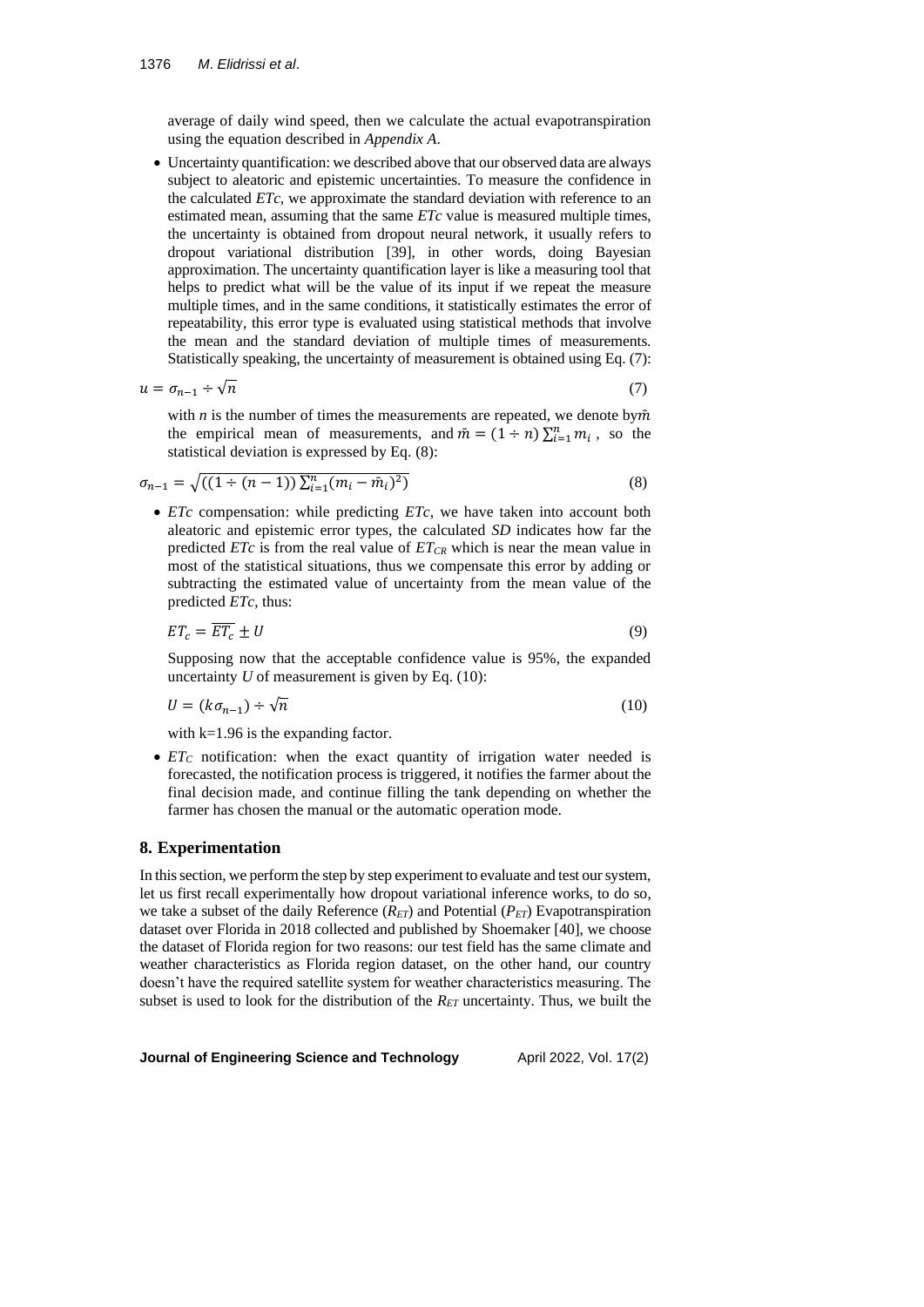model shown in Fig. 2, it has one input, four hidden layers and two outputs, we use a dropout function between every two layers with 50% of dropout rate and a RELU activation function, the input represents the measured *RET* that we want to estimate the uncertainty of measurement, and the outputs are the mean and the standard deviation that will help us to compensate the error made by the sensors when measuring physical parameters, as well as by the model during the training process. We first show how the reference evapotranspiration evolves during 200 measured data points, this evolution is illustrated in Fig. 3, data points are normalized before being plotted using the mean and standard deviation of the observed data:



**Fig. 3. Evolution of** *RET* **during 200 data points measurement.**

Now, we train the model using the dataset described earlier during 30000 iterations, then we use the parameters of the pre-trained model to predict the values of *RET*. Figure 4 illustrates the observed values of *RET* and those predicted in the same graph.



**Fig. 4. Evolution of calculated and predicted** *RET*.

As obviously shown in Fig. 4, the *RET* data points of the subset, and the model predicted values are identical in most of the graph regions, this means that the model has developed a good accuracy of prediction during the training process. Thanks to the dropout function, the model could avoid the overfitting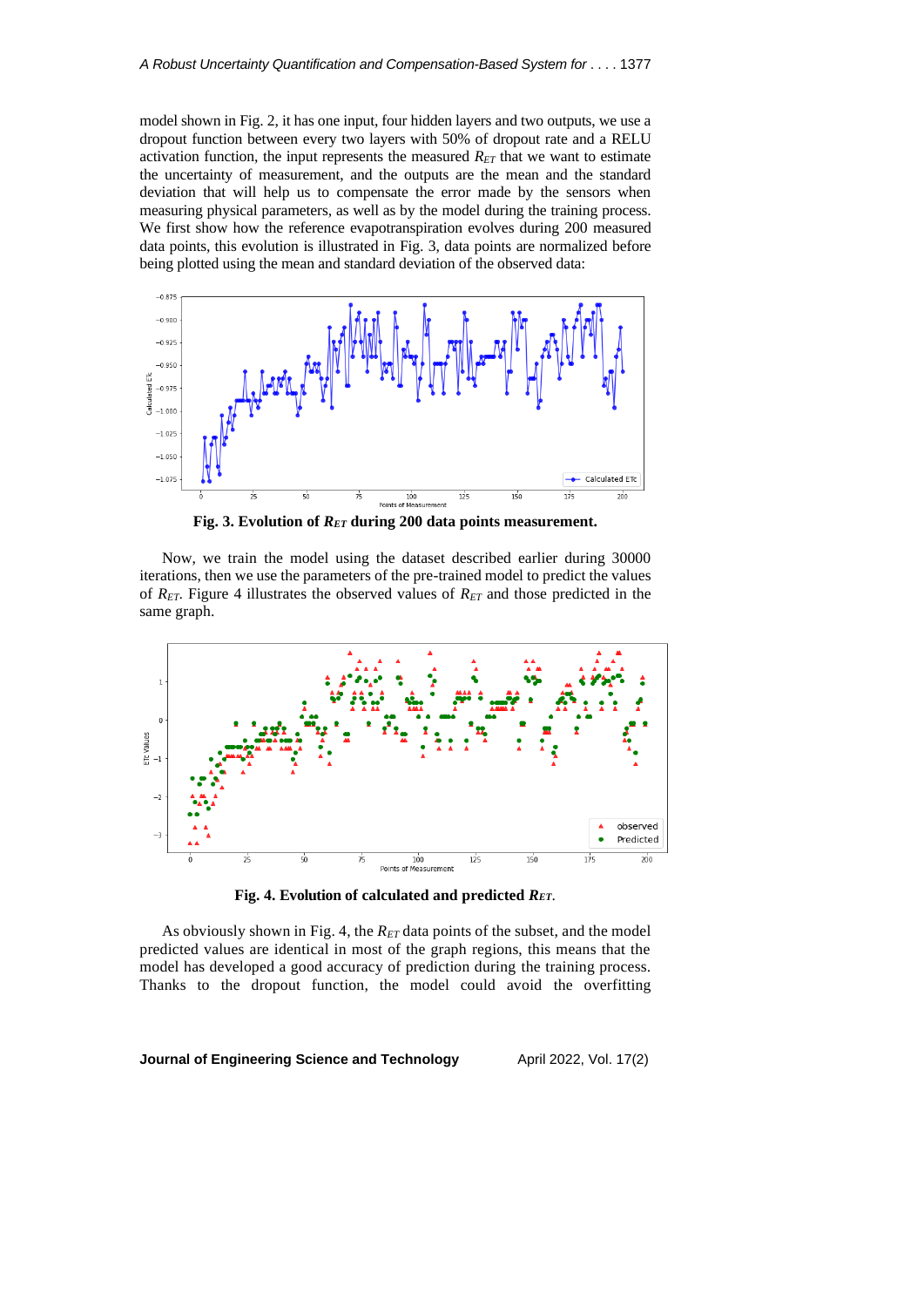phenomenon in the early stages and catalyse all nodes to contribute to performance improvement.

The next step is to estimate the uncertainty of another 200 new standardized data points, by evaluating the distribution of the mean and the uncertainty. We repeat the estimation operation during 300 uncertainty iterations, then we take the mean and the standard deviation, given that the number of standard deviations to plot is 2.

The uncertainty distribution as shown in Fig. 5 is illustrated in the dashed blue curve; the green curve represents the mean of test values after 300 uncertainty iterations.





We introduced the compensation feature to eliminate the uncertainty estimated by the model, the compensation is done by subtracting or adding the uncertainty value to the mean of the estimated value, assuming that the confidence value is 95%. Table 1 summarizes the findings of the experiment.

**Table 1. In order to touch the usefulness of our system, we made a comparison between the amount of water consumed before and after using the system, to irrigate a field with 46 hectares of surface area, data samples are extracted in random days, and weather forecasted precipitations are collected from Moroccan weather forecasting system available here [41].**

| measurement (mm)<br>ETc data points<br>Sampling number       | 1,03   |
|--------------------------------------------------------------|--------|
| Forecasted ETc (mm)                                          | 2.5913 |
| Precipitation (mm)<br>Weather Forecasted                     | 0,02   |
| <b>Estimated mean</b>                                        | 2,6150 |
| <b>Estimated SD</b>                                          | 0,5388 |
| <b>Compensated error</b>                                     | 0.0610 |
| compensation<br>ETc data after                               | 2,5540 |
| and rainfall<br>Difference between Etc                       | 2,5340 |
| svstem (Liters)<br>water after using the<br>Amount of needed | 116,57 |
| system (Liters)<br>water without the<br>Amount of needed     | 47,38  |
|                                                              |        |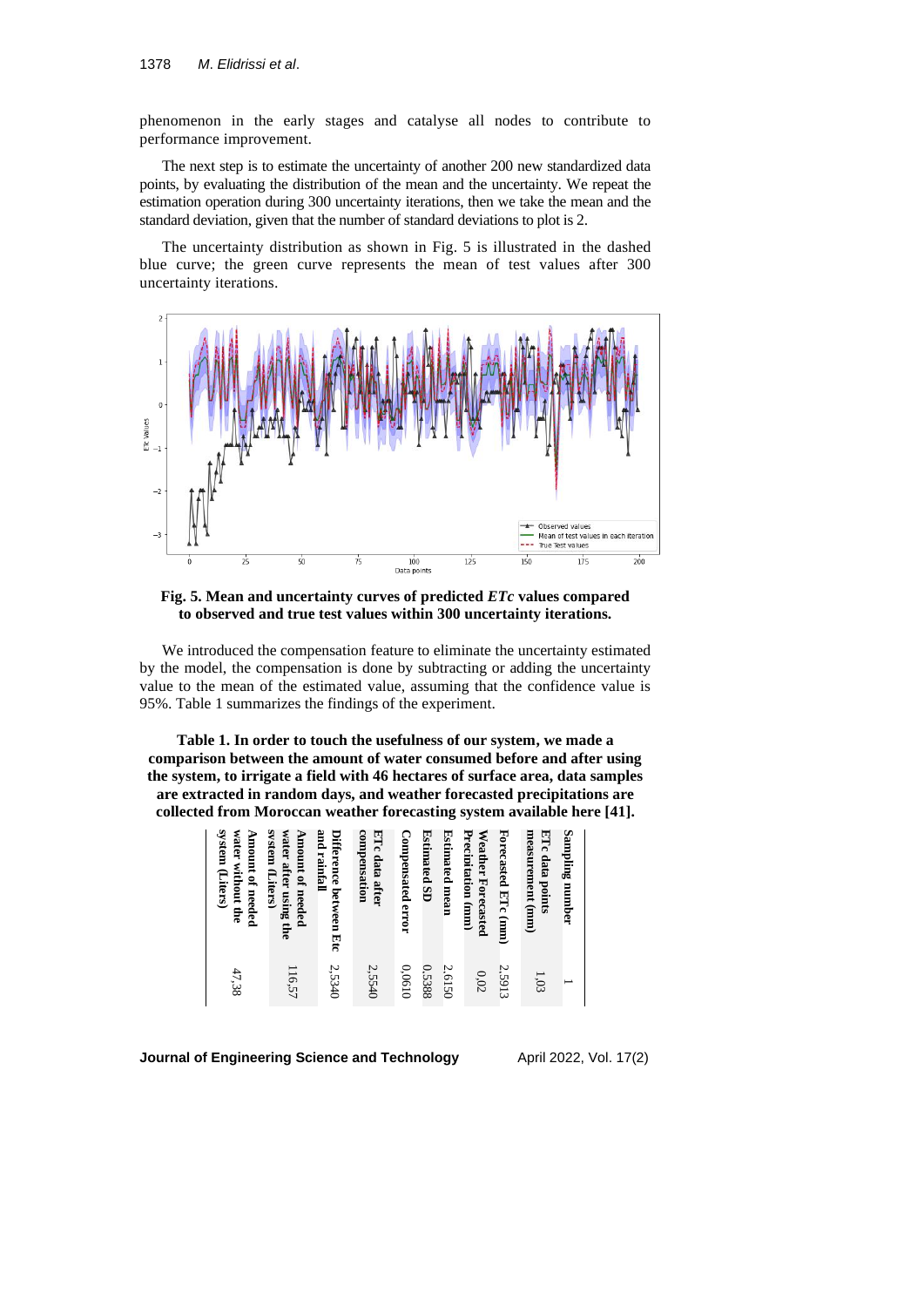| 66,70                       | 98,98                                            | 2,1518                               | 2,5518                                                                                 | $0.0741$<br>0,6553<br>2.6259               | 2.6550<br>$0.40$   | 1,45     | $\mathcal{L}$             |
|-----------------------------|--------------------------------------------------|--------------------------------------|----------------------------------------------------------------------------------------|--------------------------------------------|--------------------|----------|---------------------------|
| 80,96                       | -66,61                                           |                                      | 2,5519                                                                                 | 0.7304<br>0,0826<br>2,6345                 | 2.6368<br>4,00     | 1,76     | $\omega$                  |
| $88.78\,$                   | $-43,63$                                         |                                      | 2,5515                                                                                 | 0,7704<br>0.0872<br>2,6387                 | 2.6543<br>3,50     | 1,93     | 4                         |
| 88,32                       | $-112,77$                                        | $-1,4481$ $-0,9485$ $-2,4516$ 0,1545 |                                                                                        | $0.8471$ $0.7723$<br>2,6443                | 2.6141<br>5,00     | $1.92\,$ | U                         |
| 92,00                       | 7,11                                             |                                      |                                                                                        | 0,0959 0,0874<br>2,6419                    | 2.6386<br>2,40     | $2{,}00$ | O                         |
| 93,38                       | 114,44                                           | 2,4879                               |                                                                                        | 0,8379 0,7928<br>8760'0<br>2.6427          | 2.5847<br>0.06     | $2.03\,$ | 7                         |
|                             | 113,65                                           | 2,4706                               | 2,5484 2,5545 2,5479 2,5506 2,5435                                                     | $0.0897\,$<br>2,6403                       | 2.7004<br>0.08     | $2.04$   | $\infty$                  |
| 93,84 92,92                 | 71,00                                            | 1,5435                               |                                                                                        | 0,8530<br>0,0965<br>2,6400                 | 2.6038<br>1,00     | $2.02\,$ | $\circ$                   |
| 92,46                       |                                                  |                                      |                                                                                        | 0,8166<br>2,6448                           | 2.6339<br>0.06     | $2.01\,$ | $\overline{\circ}$        |
| 94,30                       | 114,65 114,11 113,27 117,03 116,38 114,28 113,49 | 2,4923 2,4806                        | $2,5523 \quad 2,5506 \quad 2,5525 \quad 2,5542 \quad 2,5500 \quad 2,5544 \quad 2,5471$ | 0,0924 0,0914<br>0,8075<br>2,6419          | 2.6604<br>0.07     | $2.05$   | $\equiv$                  |
| 96,60                       |                                                  | 2,4625 2,5442                        |                                                                                        | 0,7725 0,8000<br>$0,0874$ 0,0905<br>2,6399 | 2.6984<br>0.09     | $2,10$   | 12                        |
| 95,22                       |                                                  |                                      |                                                                                        | 2,6447                                     | 2.6429<br>$0.01\,$ | $2.07\,$ | $\overline{3}$            |
|                             |                                                  | 2,5300 2,4844                        |                                                                                        | 0,8324 0,7965<br>0,0942<br>2.6442          | 2.6619<br>$0.02\,$ | 2,11     | $\overline{1}$            |
| 97,06 100,28 99,36          |                                                  |                                      |                                                                                        | 1060'0<br>2,6445                           | 2.6377<br>$0.07\,$ | $2,18$   | 15                        |
|                             |                                                  | 2,4671                               |                                                                                        | $2.6427$<br>0.8450<br>0,0956               | 2.6809<br>$0.08\,$ | $2.16$   | 56                        |
|                             |                                                  |                                      |                                                                                        | 0,0888                                     | 2.6433<br>$0.02\,$ | $2.21\,$ | 17                        |
|                             |                                                  | 2,5349 2,4959                        | 2,5549 2,5459 2,5463                                                                   | 2.6437 2.6519<br>0,7850 0,9372<br>0,1061   | 2.6596<br>$0.05\,$ | $2.26\,$ | $\overline{\phantom{0}}8$ |
| 101,66 103,96 103,50 103,04 | 116,60 114,81 112,99 112,50                      | (2,4563)                             |                                                                                        | 0,1038<br>2.6501<br>0,9176                 | 2.6542<br>60'0     | $2.25$   | $\overline{6}$            |
|                             |                                                  | 2,4457                               | 2,5457                                                                                 | 2.6477<br>0,9015<br>0,1020                 | 2.6342<br>$0.10$   | 2,24     | $20\,$                    |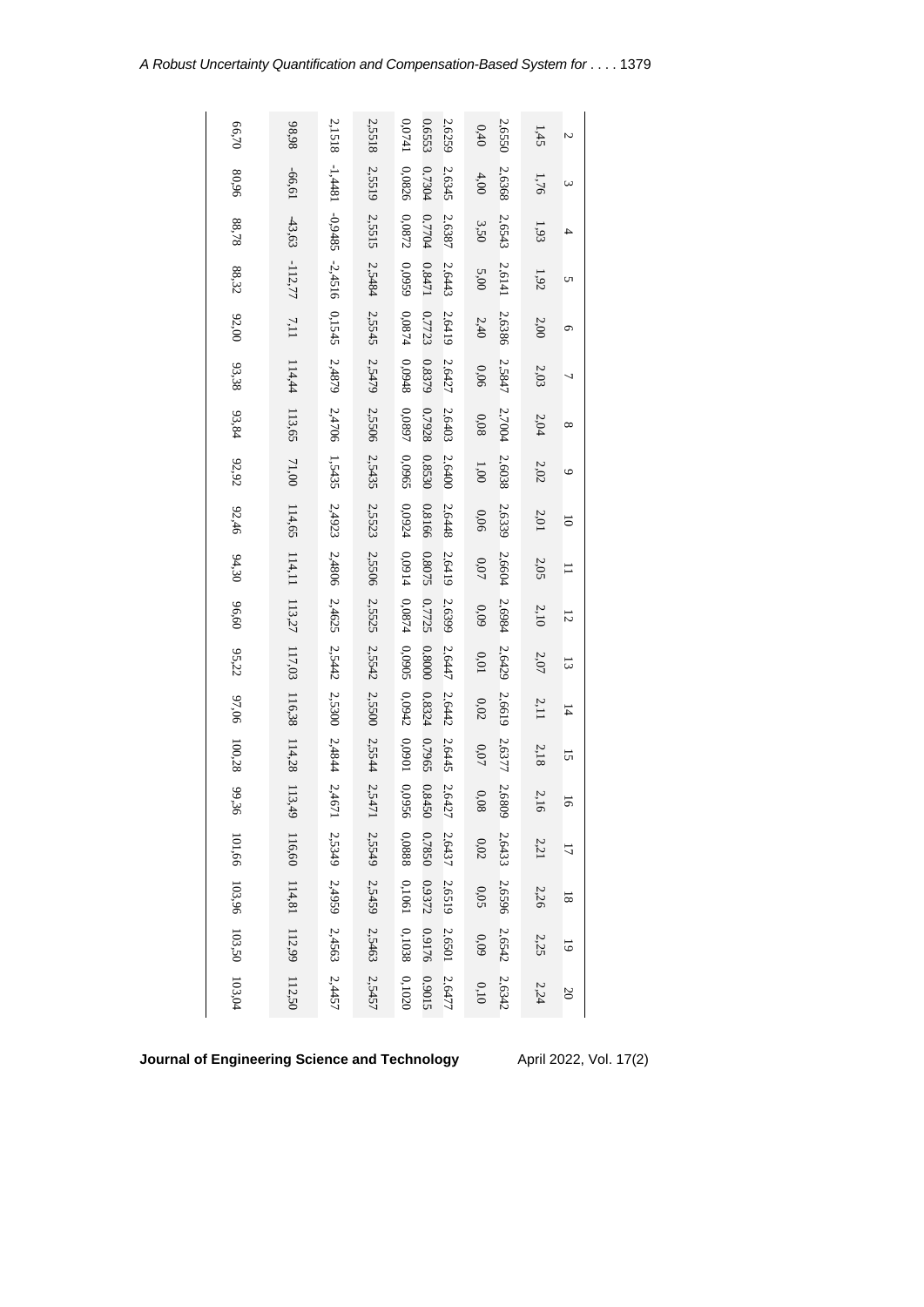| 104,42 | 113,19 | 2,4606 | 2,5506 | 6960'0 | 0,8564<br>2.6475 | 0.09 | 2.6479 | 2,27 | $^{21}$ |
|--------|--------|--------|--------|--------|------------------|------|--------|------|---------|
| 102,58 | 114,96 | 2,4991 | 2,5491 | 0,0969 | 0,8567<br>2,6460 | 0.05 | 2.6473 | 2,23 | 22      |
| 103,50 | 113,14 | 2,4596 | 2,5496 | 0,0985 | 0.8707<br>2,6481 | 60'0 | 2.6004 | 2,25 | 23      |

## **9.Discussion**

Table 1 provides the details of a real experiment that we performed to consolidate our findings, to better explain the results, let's take the first row and explain how each parameter is found, *ETc* data points measurement is calculated using the parameters gathered from the field sensors, Forecasted *ETc* is the predicted value of *ETc* taking into account the uncertainty quantification expressed by the estimated mean and *SD* parameters. *ETc* after compensation is found by extracting the quantified error described in Eq. (10) from the estimated mean of the predicted *ETc*, next, the real amount of water needed is found by extracting the weather forecasted rainfall from the compensated value of *ETc*. The exact amount of water is calculated by multiplying the surface area (46 hectares) by the real amount of water. We can interpret the negative values observed in the amount of needed water without the system (Table 1 and Fig. 6) as a water surplus between the forecasted need for water and the forecasted rainfall, no irrigation is needed in this case.





The quantity of saved water is ranging from 15% and 20% in the growing season of the wheat plant. The uncertainty estimation model can be considered as a measurement tool that repeats the prediction of *ETc* for many iterations before calculating the mean and the variance, then evaluates the total uncertainty that was occurred in the measurement chain (error in physical sensor layer, aleatoric and epistemic errors in the prediction model), the compensation phase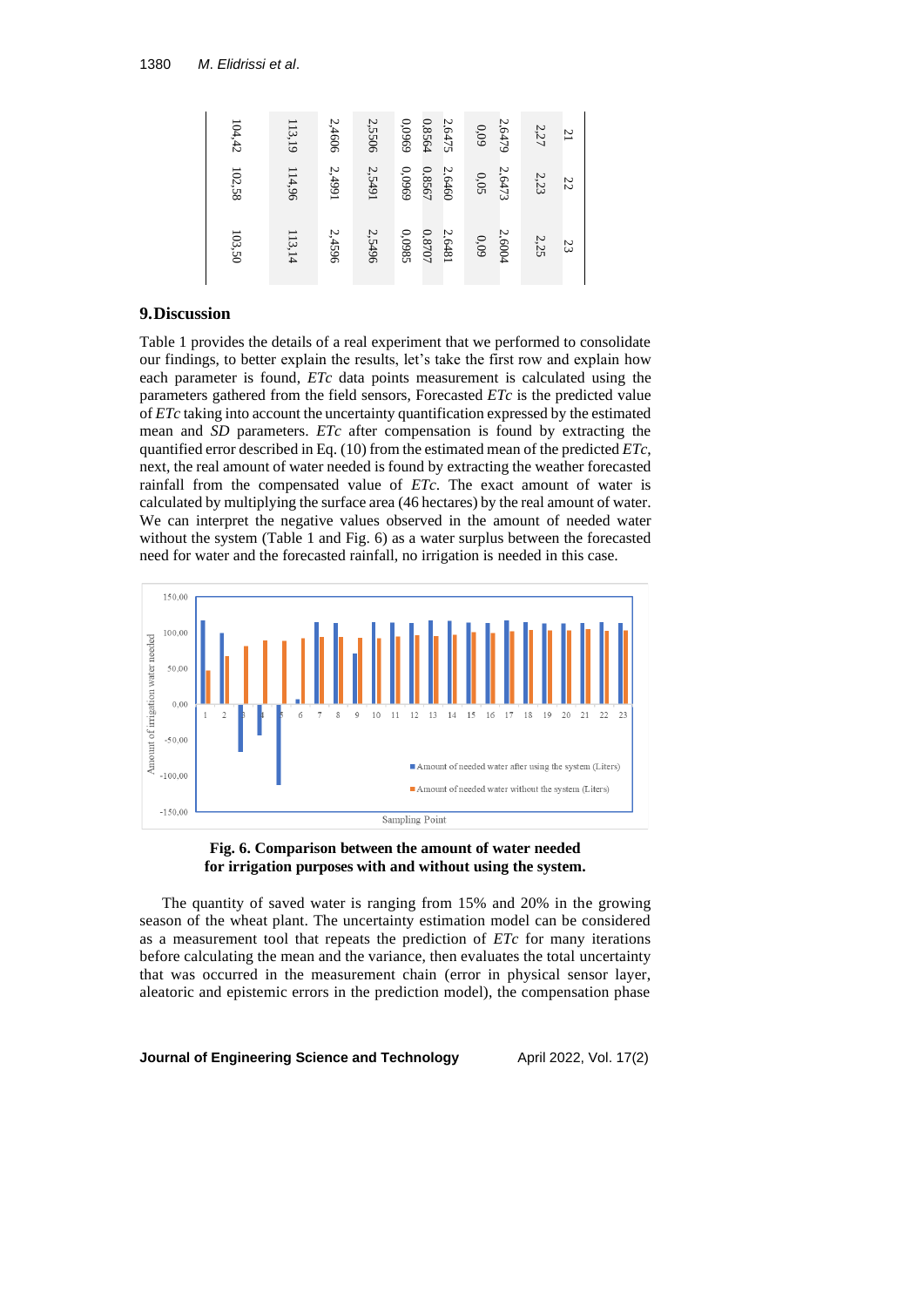gives the real value of *ETc* that should be compensated. Without using the system, the tank is always filled with water as well as the quantities of water provided to the crops are random, it does not take into account either forecasting precipitations or evapotranspiration factor, because the big concern of the farmer is to keep his crops alive during its growing lifecycle, this classical approach founded on intuition and sensation can cause a big wastage of water, and can threat human life, especially in some regions where the potable water is used in daily irrigation tasks.

## **10. Conclusion and Future Work**

This contribution tries to be involved in the worldwide water preservation plan, it aims to consolidate the principle of rational use of water in all our daily activities, especially in irrigation process, water resources are rapidly decreasing because of climate change, and the irrational use of water by humankind, which is why finding scientific models that can help to fight these challenges becomes more urgent than before.

In this paper we have exploited the potential of Dropout function as a probabilistic interpretation to build robust water need forecasting system for irrigation purposes, we have built a neural network model for evapotranspiration prediction, and estimate errors that can be occurred either in the prediction process or data collection operation by sensors in the field, next we have proposed a way to compensate the estimated errors based on the mean and the standard deviation, assuming that confidentiality level is 95%.

The forecasting skills of the proposed system can be improved in future conducted studies taking into account more meteorological and environmental variables notably plant internal characteristics and some parameters related to the soil and the quantity of water evaporated from the storage area.

| <b>Nomenclatures</b>  |                                                                            |  |  |  |  |
|-----------------------|----------------------------------------------------------------------------|--|--|--|--|
| a                     | The reflexion coefficient                                                  |  |  |  |  |
| D                     | Data                                                                       |  |  |  |  |
| diag                  | Diagonal matrix                                                            |  |  |  |  |
| E                     | <b>Expectation of a Random Variable</b>                                    |  |  |  |  |
| G                     | Solar constant $(0.0820 \text{ M} \text{J} \text{m}^{-2} \text{min}^{-1})$ |  |  |  |  |
| G, H                  | Two discreet probability densities                                         |  |  |  |  |
| $H_{min}$ , $H_{max}$ | Maximal and Minimal of Humidity values                                     |  |  |  |  |
| h, Z                  | The height where the measurement is performed.                             |  |  |  |  |
| J                     | Number of days in the year between 1 and 365 or 366                        |  |  |  |  |
| K                     | The expanding factor                                                       |  |  |  |  |
| Kc                    | Cultural coefficient                                                       |  |  |  |  |
| Ks                    | Soil coefficient                                                           |  |  |  |  |
| $\overline{m}$        | Mean value                                                                 |  |  |  |  |
| $\boldsymbol{N}$      | Uncertainty iteration number                                               |  |  |  |  |
| N(0,I)                | Gaussian distribution.                                                     |  |  |  |  |
| $\boldsymbol{P}$      | The atmospheric Pressure                                                   |  |  |  |  |
| $P_a$                 | Parent probability distribution in Bayesian network                        |  |  |  |  |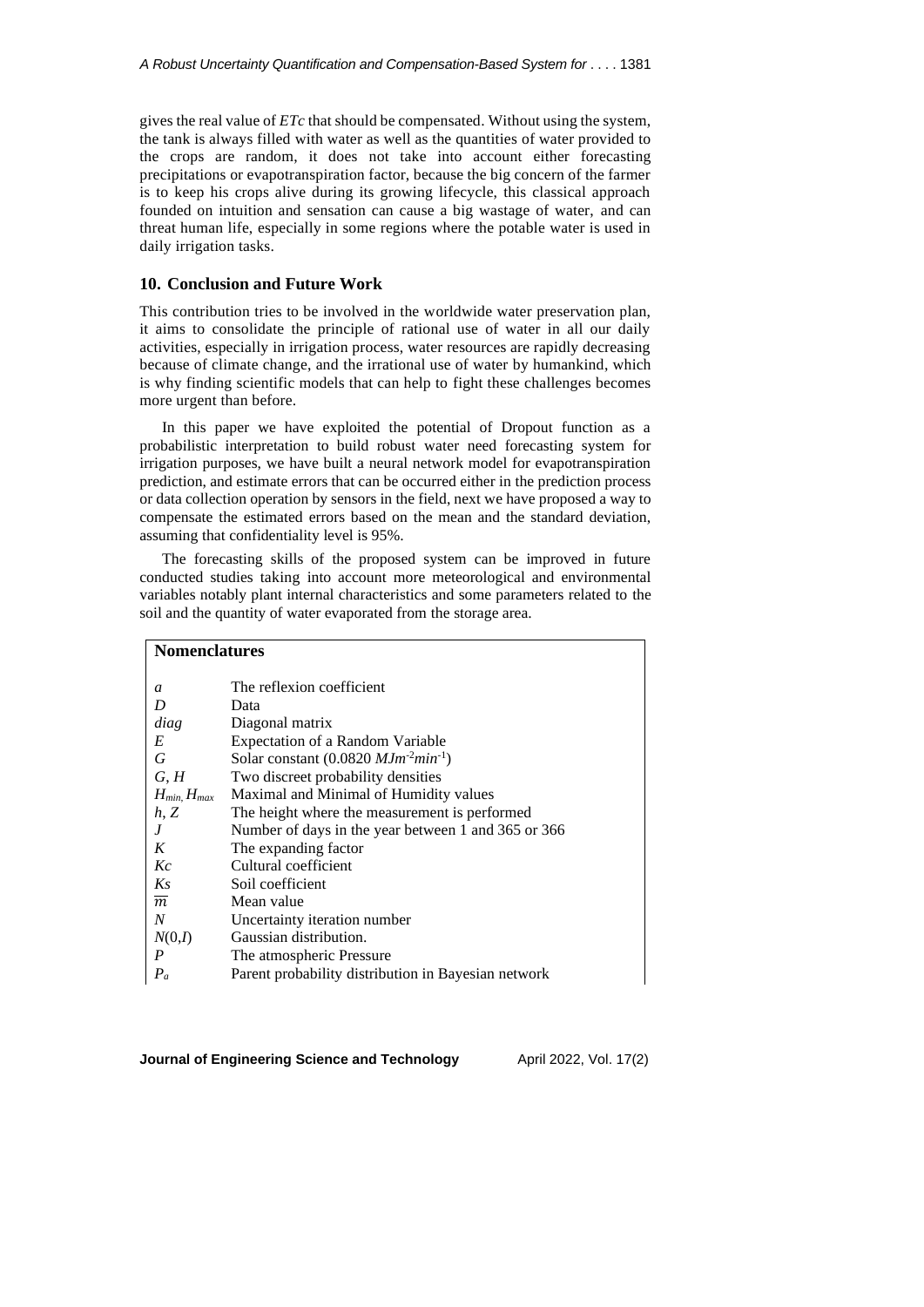| PT, TT               | Psi Term and Temperature Term, both of them are used as an                      |
|----------------------|---------------------------------------------------------------------------------|
|                      | auxiliary for wind speed calculation                                            |
| $P_{xi}, q_w$        | Probability distribution                                                        |
| $R_a$                | The extra-terrestrial radiation $(MJm^2day^{-1})$                               |
| $R_n$                | The net solar radiation $(MJm^2day^{-1})$                                       |
| $R_{nl}$             | The net outgoing long waves solar radiation $(MJm^2day^{-1})$                   |
| $R_{ns}$             | The net shortwave solar radiation $(MJm^2day^{-1})$                             |
| $R_{s}$              | The mean daily solar radiation                                                  |
| S                    | Space of samples                                                                |
| $T_m$                | The mean daily air temperature at 2m height, $\degree$ C                        |
| Var                  | Variance                                                                        |
| w                    | Neural network weight                                                           |
| $x_i, y_i$           | Observation samples                                                             |
| $x^*, y^*$           | Optimal values of $x$ and $y$                                                   |
| <b>Greek Symbols</b> |                                                                                 |
| γ                    | Psychrometric constant, KPa °C <sup>-1</sup>                                    |
| Δ                    | The slop of saturation vapour pressure curve                                    |
| $\varDelta T$        | Delta Term, used as an auxiliary for radiation calculation                      |
| $\delta$             | Longitude, radian                                                               |
| $\delta_d$           | Refers to the solar declination, Rad                                            |
| $\sigma_{n-1}$       | Standard deviation                                                              |
| θ                    | Model hyperparameters                                                           |
| $\mu$ 2              | Refers to the average daily wind speed measured at 2 m height, ms <sup>-1</sup> |
| σ                    | Boltzmann constant, MJK <sup>-4</sup> m <sup>-2</sup>                           |
| $\rho_a$             | The actual vapour pressure derived from relative humidity, KPa                  |
| $\rho_s$             | The mean saturation vapour pressure derived from air                            |
|                      | temperature, KPa                                                                |
| Φ                    | Latitude, radian                                                                |
|                      |                                                                                 |
| <b>Abbreviations</b> |                                                                                 |
| СE                   | Cross-Entropy                                                                   |
| <b>CNN</b>           | <b>Convolutional Neural Network</b>                                             |
| EP                   | Forecasted precipitation                                                        |
| <b>ETCR</b>          | Real Crops Evapotranspiration                                                   |
| FAO                  | Food and Agriculture Organization                                               |
| GP                   | <b>Gaussian Process</b>                                                         |
| $K-L$                | Kullback-Leibler                                                                |
| LR                   | Learning Rate                                                                   |
| ML                   | Machine Learning                                                                |
| <b>MLE</b>           | Maximum Likelihood Estimation                                                   |
| <b>NN</b>            | Neural Network                                                                  |
| <b>NOF</b>           | Need Of Water                                                                   |
| $P_{ET}$             | Potential Evapotranspiration                                                    |
| <b>RELU</b>          | <b>Rectified Linear Unit</b>                                                    |
| $R_{ET}$ , $ET_0$    | Reference Evapotranspiration                                                    |
| SD                   | <b>Standard Deviation</b>                                                       |
| <b>SWAP</b>          | Soil Water Plant Atmosphere                                                     |
| U                    | Uncertainty                                                                     |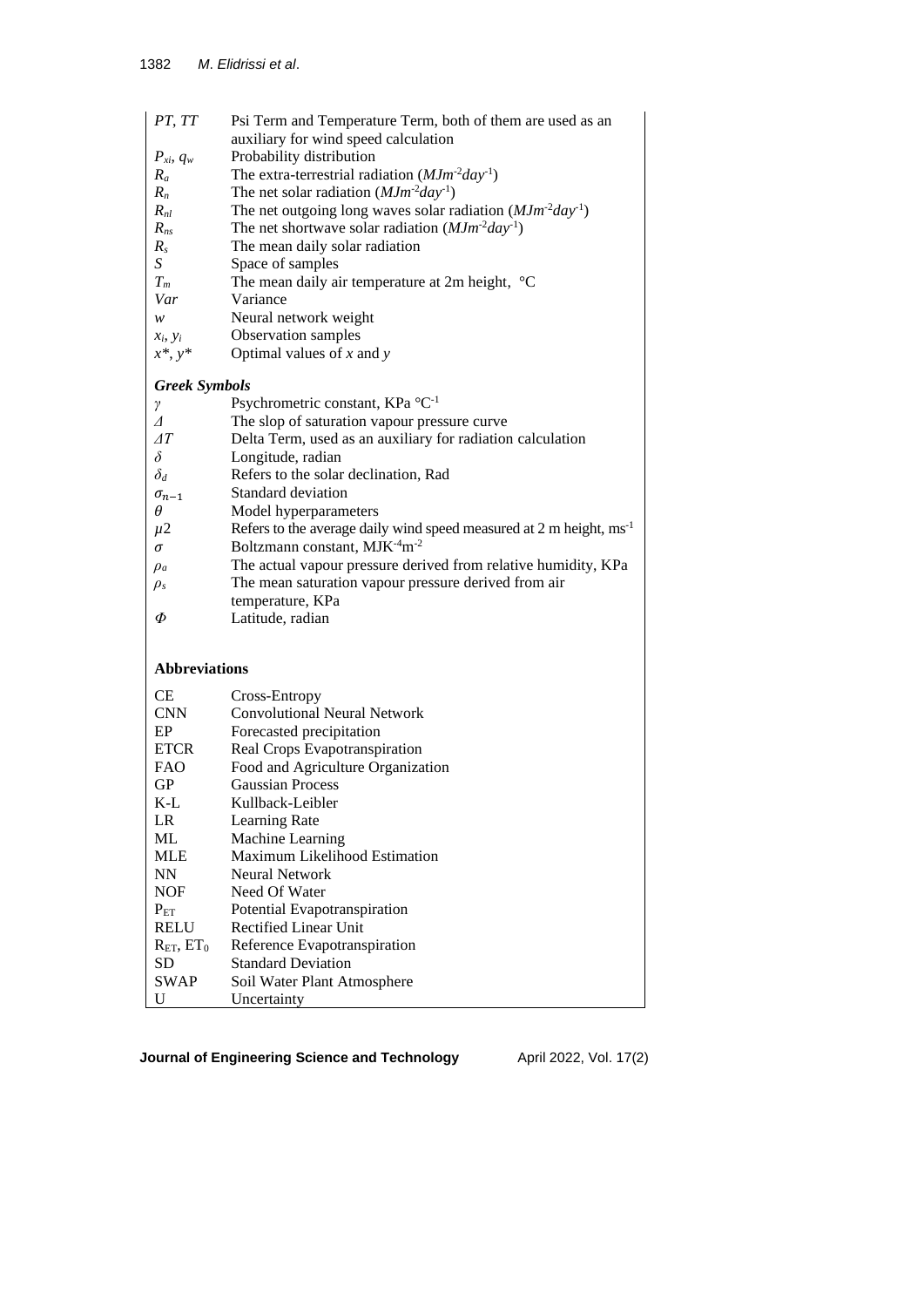## **References**

- 1. Chen, Y.; Chang, H.; Meng, J.; and Zhang, D. (2019). Ensemble neural networks (ENN): A gradient-free stochastic method. *Neural Networks*, 110, 170-185.
- 2. Singer, S.; and Nelder, J. (2009). Nelder-mead algorithm. *Scholarpedia*, 4(7), 2928.
- 3. Nicholas, P.J. (2015). A dividing rectangles algorithm for stochastic simulation optimization. 14*th informs computing society conference*. Virginia, USA, 47-61.
- 4. Wang, D.; Tan, D.; and Liu, L. (2018). Particle swarm optimization algorithm: An overview. *Soft Computing*, 22, 387-408.
- 5. Larson, J.; Menickelly, M.; and Wild, S.M. (2019). Derivative-free optimization methods. *Acta Numerica*, 28 (2019), 287-404.
- 6. Zhang, F.; Martinez, C.M.; Clarke, D.; Cao, D.; and Knoll, A. (2019). Neural network based uncertainty prediction for autonomous vehicle application. *Frontiers in Neurorobotics Journal*, 12(13), 1-17.
- 7. Tran, D.; Dusenberry, M.W.; Van Der Wilk, M.; and Hafner, D. (2019). Bayesian layers: A module for neural network uncertainty. 33*rd Conference on Neural Information Processing Systems*(*NeurIPS* 2019). Vancouver, Canada.
- 8. Shrestha, A.; and Mahmood, A. (2019). Review of deep learning algorithms and architectures. *IEEE Access*, 7, 53040-53065.
- 9. De Jong, K.A. (1975). *An analysis of the behavior of a class of genetic adaptive systems*. Ph.D. Dissertation. University of Michigan, USA.
- 10. Odili, J.B.; and Romli, A. (2017). Implementation evaluation of Cuckoo search for the benchmark Rosenbrock test function. *Proceedings of the* 8*th International Conference on Information Technology* (*ICIT*). Amman, 334-337.
- 11. Taheri, J.; Lee, Y.C.; Zomaya, A.Y.; and Siegel, H.J. (2013). A bee colony based optimization approach for simultaneous job scheduling and data replication in grid environments. *Computers and Operations Research*, 40(6), 1564-1578.
- 12. West, P.; Sculli, G.; Fore, A.; Okam, N.; Dunlap, C.; Neily, J.; and Mills, P.(2012). Improving patient safety and optimizing nursing teamwork using crew resource management techniques. *Journal of Nursing Administration*, 42(1), 15-20.
- 13. Odili, J.B.; Kahar, M.N.M.; and Anwar, S. (2015). African buffalo optimization: A swarm-intelligence technique. *Procedia Computer Science*, 76, 443-448.
- 14. Odili, J.B. (2013). Staff development programs and job performance: Implications for productivity in Lagos state ministry of education. *Journal of Business Administration and Management Sciences Research*, 2(12), 330-334.
- 15. Shang, Y.; and Qiu, Y. (2006). A Note on the extended rosenbrock function. *Evolutionary Computation*, 14(1), 119-126.
- 16. Jensen, F.V.; and Nielsen, T.D. (2007). *Bayesian network and decision graph* (2<sup>nd</sup> ed.). New York: Springer-Verlag.
- 17. Ian, G.; Yoshua, B.; and Courville, A. (2016). *Deep Learning*. MIT Press.
- 18. Rubenstein, R.Y.; and Kroese, D.P. (2004). *The cross*-*entropy method*. New York: Springer-Verlag.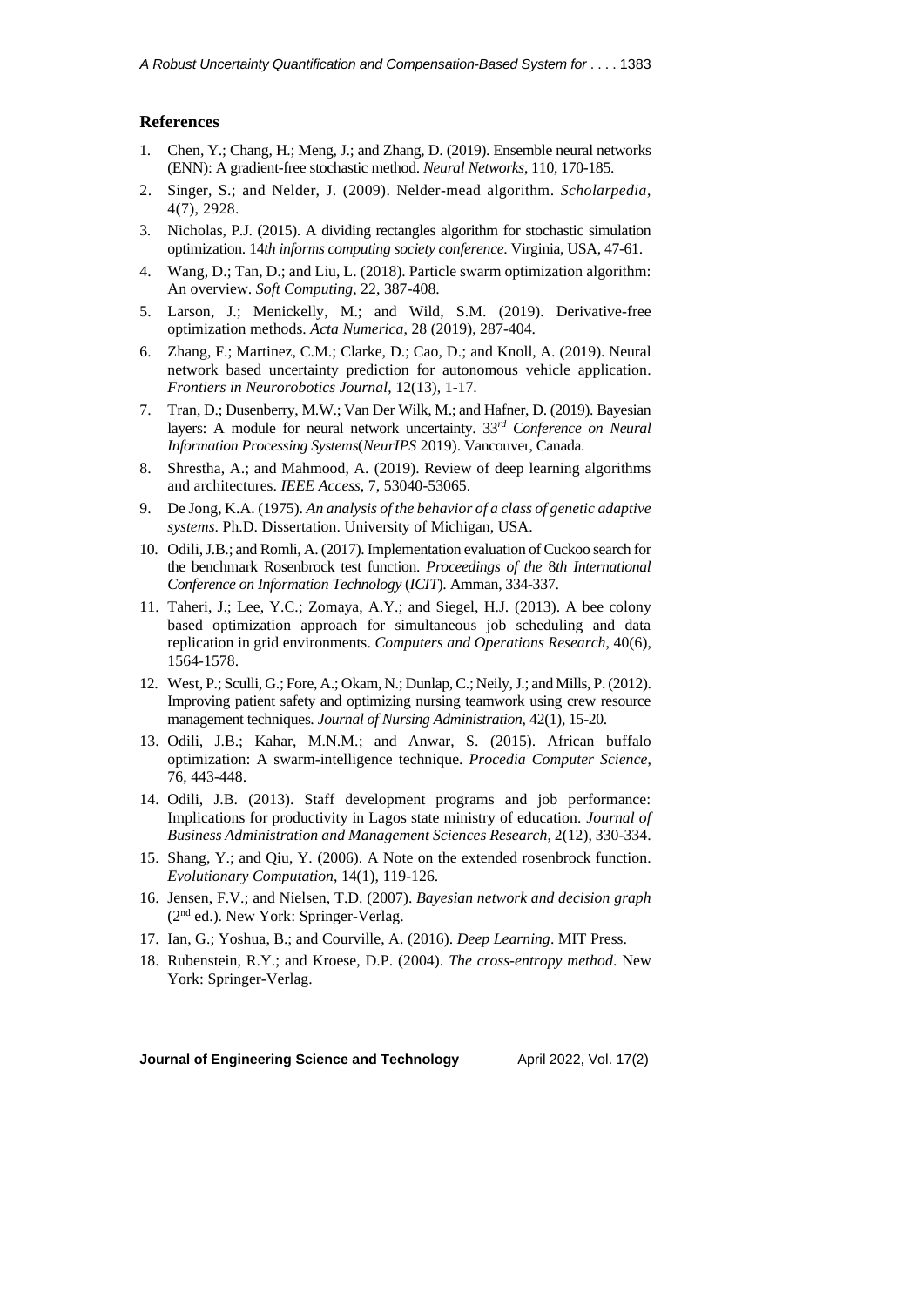- 19. Kwon, Y.; Won, J.; Kim, B.J.; and Cho Paik, M. (2018). Uncertainty quantification using Bayesian neural networks in classification: Application to ischemic stroke lesion segmentation. *Proceedings of the* 1 *st conference on Medical Imaging with Deep Learning*. Amsterdam, The Netherlands.
- 20. Kendall, A.; and Gal, Y. (2017). What uncertainties do we need in Bayesian deep learning for computer vision? *Proceedings of the* 31*st International Conference on Neural Information Processing Systems*. California, USA, 5574-5584.
- 21. Kwon, Y.; Won, J.; Kim, B.J.; and Cho Paik, M. (2020). Uncertainty quantification using Bayesian neural networks in classification: Application to biomedical image segmentation. *Computational Statistics and Data Analysis*, 142, 106816.
- 22. Peng, R.D. (2020). Advanced statistical computing. Retrieved May 13, 2020, from https://bookdown.org/rdpeng/advstatcomp/laplace-approximation.html.
- 23. Shridhar, K.; Laumann, F.; and Liwicki, M. (2018). Uncertainty estimations by softplus normalization in Bayesian convolutional neural networks with variational inference. Retrieved April 20, 2020, from <https://arxiv.org/pdf/> 1806.05978.
- 24. Graves, A. (2011). Practical variational inference for neural networks. *Proceedings of the* 24*th International Conference on Neural Information Processing Systems*. Vancouver, Canada, 2348-2356.
- 25. Blundell, C.; Cornebise, J.; Kavukcuoglu, K.; and Wierstra, D. (2015). Weight uncertainty in neural networks. *Proceedings of the* 32*nd International Conference on Machine Learning*. Lille, France, 1613-1622.
- 26. Kullback, S.; and Leibler, R.A. (1951). On information and sufficiency. *The Annals of Mathematical Statistics*, 22(1), 79-86.
- 27. Odan, F. K.; and Reis, L.F.R. (2012). Hybrid water demand forecasting model associating artificial neural network with Fourier series. *Journal of Water Resources Planning and Management*, 138(3), 1287-1305.
- 28. First, M.; Turan, M.E.; and Yurdusev, M.A. (2010). Comparative analysis of neural network techniques for predicting water consumption time series. *Journal of Hydrology*, 384(1-2), 46-51.
- 29. Torres, A. F.; Walker, W.R.; and McKee, M. (2011). Forecasting daily potential evapotranspiration using machine learning and limited climatic data. *Agricultural Water Management*, 98(4), 553-562.
- 30. Srivastava, G.; Panda, S.N.; Mondal, P.; and Liu, J. (2010). Forecasting of rainfall using ocean-atmospheric indices with a fuzzy neural technique. *Journal of Hydrology*, 395(3-4), 190-198.
- 31. Delgoda, D.; Malano, H.; Saleem, S.K.; and Halgamuge, M.N. (2016). Irrigation control based on model predictive control (MPC): Formulation of theory and validation using weather forecast data and AQUACROP model. *Environmental Modelling and Software*, 78, 40-53.
- 32. Mishra, A.; Siderius, C.; Aberson, K.; Van Der Ploeg, M.; and Froebrich, J. (2013). Short-term rainfall forecasts as a soft adaptation to climate change in irrigation management in North-East India. *Agricultural Water Management*, 127, 97-106.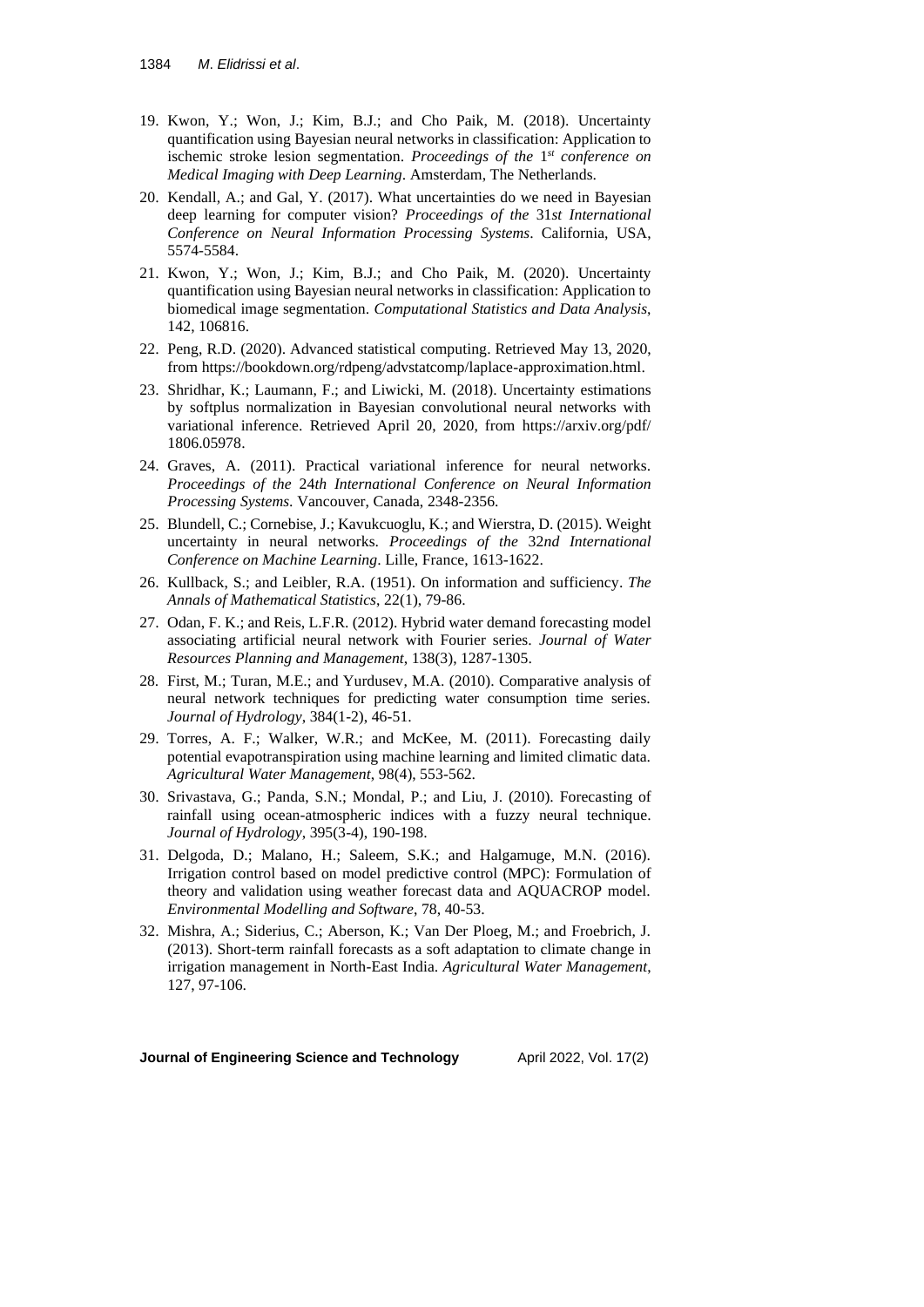- 33. Azhar, A.H.; and Perera, B.J.C. (2011). Prediction of rainfall for short term irrigation planning and scheduling-case study in Victoria, Australia. *Journal of Irrigation and Drainage Engineering*, 137(7), 435-445.
- 34. Bai, Y.; Wang, P.; Li, C.; Xie, J.; and Wang, Y. (2014). A multi-scale relevance vector regression approach for daily urban water demand forecasting. *Journal of Hydrology*, 517, 236-245.
- 35. Perera, K.C.; Western, A.W.; Nawarathna, B.; and George, B. (2014). Forecasting daily reference evapotranspiration for Australia using numerical weather prediction outputs. *Agricultural and Forest Meteorology*, 194, 50-63.
- 36. Monteith, J.L. (1965). Evaporation and environment. *Symposia of the Society for Experimental Biology*, 19, 205-234.
- 37. Allen, R.G.; Pereira, L.S.; Raes, D.; and Smith, M. (1998). Crop evapotranspiration - Guidelines for computing crop water requirements. Retrieved March 20, 2020, from [http://www.fao.org/3/X0490E/x0490e06.htm.](http://www.fao.org/3/X0490E/x0490e06.htm)
- 38. Doorenbos, J.; and Pruitt, W.O. (1975). Guidelines for predicting crop water requirements. Retrieved August 9, 2020, from<http://www.fao.org/3/f2430e/> f2430e.pdf.
- 39. Gal, Y.; and Ghahramani, Z. (2016). Dropout as a Bayesian approximation: Representing model uncertainty in deep learning. *Proceedings of the* 33*rd International Conference on International Conference on Machine Learning*. New York, USA, 1050-1059.
- 40. Shoemaker, W.B. (2019). Daily reference (RET) and potential (PET) evapotranspiration data over Florida. Retrieved May 1, 2020, from [https://water.usgs.gov/GIS/dsdl/Florida\\_2018.zip.](https://water.usgs.gov/GIS/dsdl/Florida_2018.zip)
- 41. Meteo Maroc (Moroccan weather), Inc. (2002). Weather forecast. Retrieved May 15, 2020, from [http://www.meteomaroc.com/.](http://www.meteomaroc.com/)

## *Appendix A*

## **A short review on FAO evapotranspiration (ET) theoretical calculation based on Penman-Monteith equation**

In this Appendix, we review the theoretical calculation of FAO Evapotranspiration (FAO-ET) using the Penman-Monteith equation and based on the following environmental parameters: Air temperature, solar radiation, relative humidity, wind speed, environmental aspects, crops characteristics, cultivation practices.

The formula of  $ET_0$  given below refers to the reference evapotranspiration that was derived by FAO from the Penman-Monteith equation:

$$
ET_0 = \frac{0.408\Delta(R_n - G) + \delta_d(\frac{900}{T_m + 273})\mu_2(\rho_S - \rho_a)}{(4 + \gamma(1 + 0.34\mu_2))}
$$
(11)

Now let us express each term of the equation  $ET_0$  with its elementary equation.

$$
\Delta = \frac{4098[0.6108 \exp(\frac{12.27T_m}{T_m + 237.3})]}{(T_m + 237.3)^2}
$$
\n(12)

*T<sup>m</sup>* refers to the mean daily air temperature at 2m height, it is calculated as follows: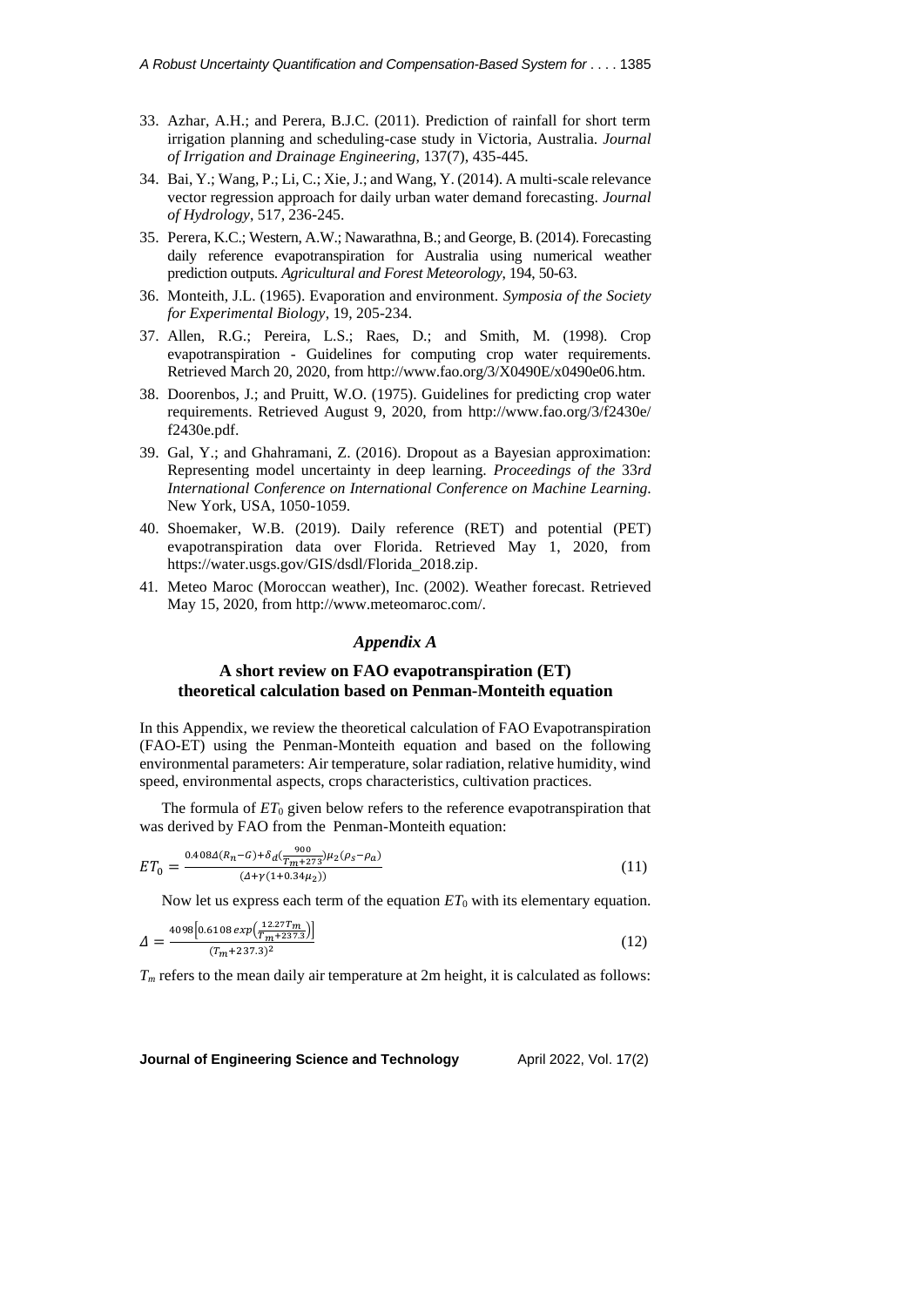$$
T_m = \frac{T_{max} - T_{min}}{2} \tag{13}
$$

*Tmax* and *Tmin* consecutively are the height and the low temperatures measured during the experience.

Now the solar declination  $\delta_d$  is calculated using Eq. (14):

$$
\delta_d = 0.409 \sin \left[ \frac{2 \text{II}}{365} - 1.39 \right] \tag{14}
$$

With *J* refers to the day number in the year between 1 and 365 or 366.

The net solar radiation parameter is divided into two components, the net shortwave solar radiation *Rns*, and the net outgoing longwave solar radiation  $R_{nl}(MJm^2day^{-1})$ , so:

$$
R_n = R_{ns} - R_{nl} \tag{15}
$$

Given that  $R_{ns}$  can be found with;  $R_{ns} = (1-a) R_s$ , where  $R_s$  is the mean daily solar radiation and *a* is the reflection coefficient, it equals 0.23 for hypothetical grass reference crop. As for *Rnl*, it is obtained using Boltzmann law:

$$
R_{nl} = \frac{\sigma \left[ (T_{\text{max}} + 273.16)^4 + (T_{\text{min}} + 273.16)^4 \right]}{2} (0.34 - 0.14 \sqrt{\rho_a}) \left[ \frac{1.35 R_s}{R_{s0}} - 0.35 \right]
$$
\n(16)

Note that  $\sigma = 4.903E10^{-9}$  (MJK<sup>-4</sup>m<sup>-2</sup>) is a constant of Boltzmann, and  $R_{s0}$ =(0.75+2*E*10<sup>-5</sup> *Z*)  $R_a$ , with *Z* is the elevation above the sea level and  $R_a$  is the extra-terrestrial radiation (MJm<sup>-2</sup>day<sup>-1</sup>) given by:

$$
R_a = \frac{24(60)}{\Pi} G d_r [(\omega_s \sin \vartheta \cos \theta) + (\sin \omega_s \cos \vartheta \cos \delta)] \tag{17}
$$

where  $\omega_s$  is the sunset hour angle in radian and  $\varphi$  and  $\delta$  respectively are the latitude and the longitude in radian, if their values are given in decimal degree, they can be converted to radian using this formula: *φrad*=*π*/180 *φdec*.

The average daily wind speed  $\mu_2$  is measured at 2 m height, sometimes wind speed is calculated in a height different from 2 m, in that case the calculated value is converted using the following equation:

$$
\mu_2 = \frac{4.87\mu_h}{\ln(67.8h - 5.42)}\tag{18}
$$

With *h* is the measurement height of the value.

In order to calculate the mean saturation vapour pressure  $\rho_s$ , it is first necessary to measure maximal and minimal saturation vapour pressures and apply this formula:  $\rho_s = (\rho_{max} + \rho_{min})/2$ , where  $\rho$  depends on the temperature, thus:

$$
\rho = 0.6108 \exp{\frac{17.27T}{T + 273}}
$$
\n(19)

The actual vapour pressure  $\rho_a$  derived from relative humidity and temperature can be found using Eq. (20):

$$
\rho_a = \frac{\rho_{\min}\left(\frac{H_{\min}}{100}\right) + \rho_{\max}\left(\frac{H_{\max}}{100}\right)}{2} \tag{20}
$$